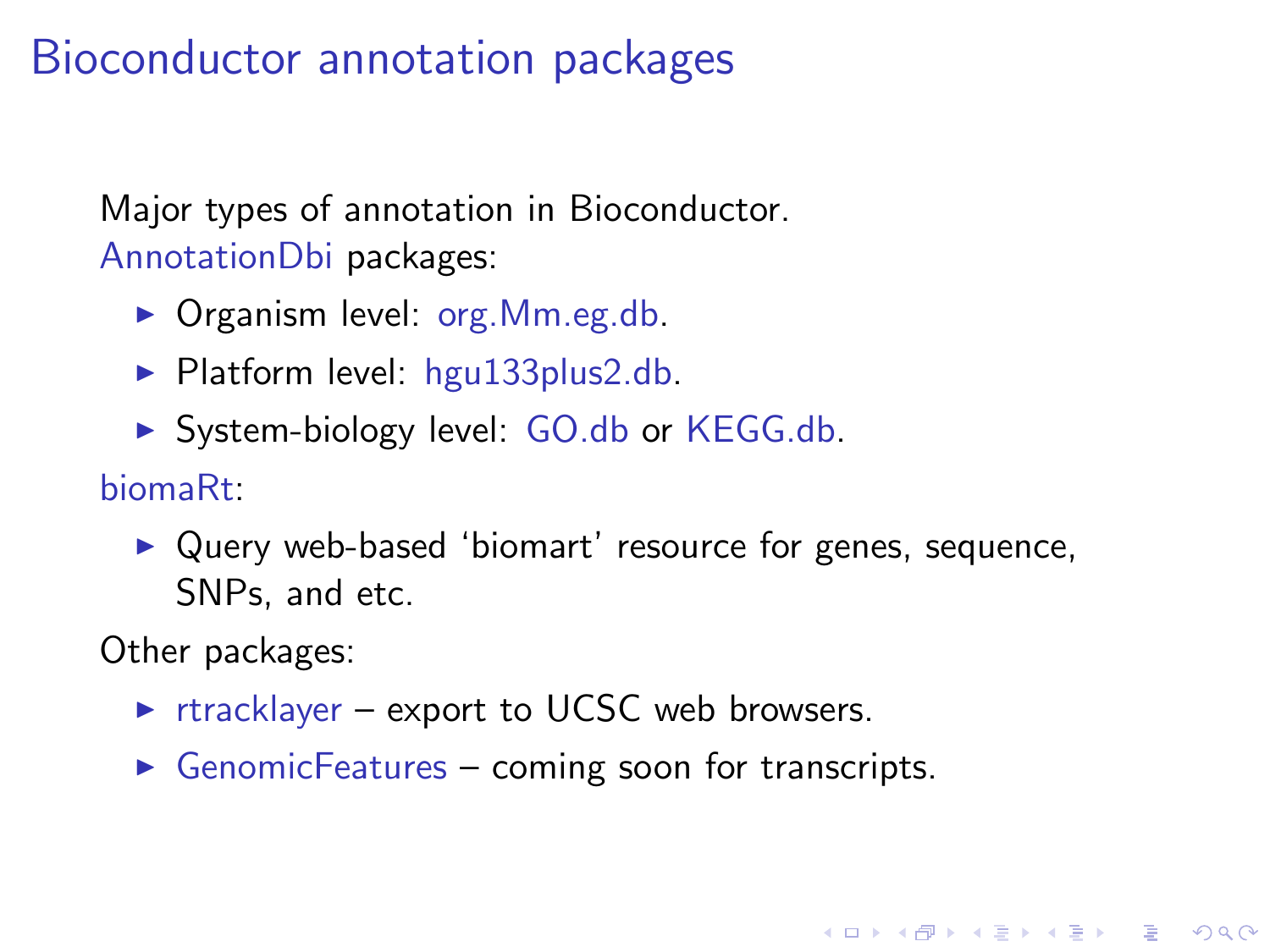AnnotationDbi is a software package that enables the package annotations:

- $\blacktriangleright$  Each supported package contains a database.
- AnnotationDbi allows access to that data via Bimap objects.
- $\triangleright$  Some databases depend on the databases in other packages.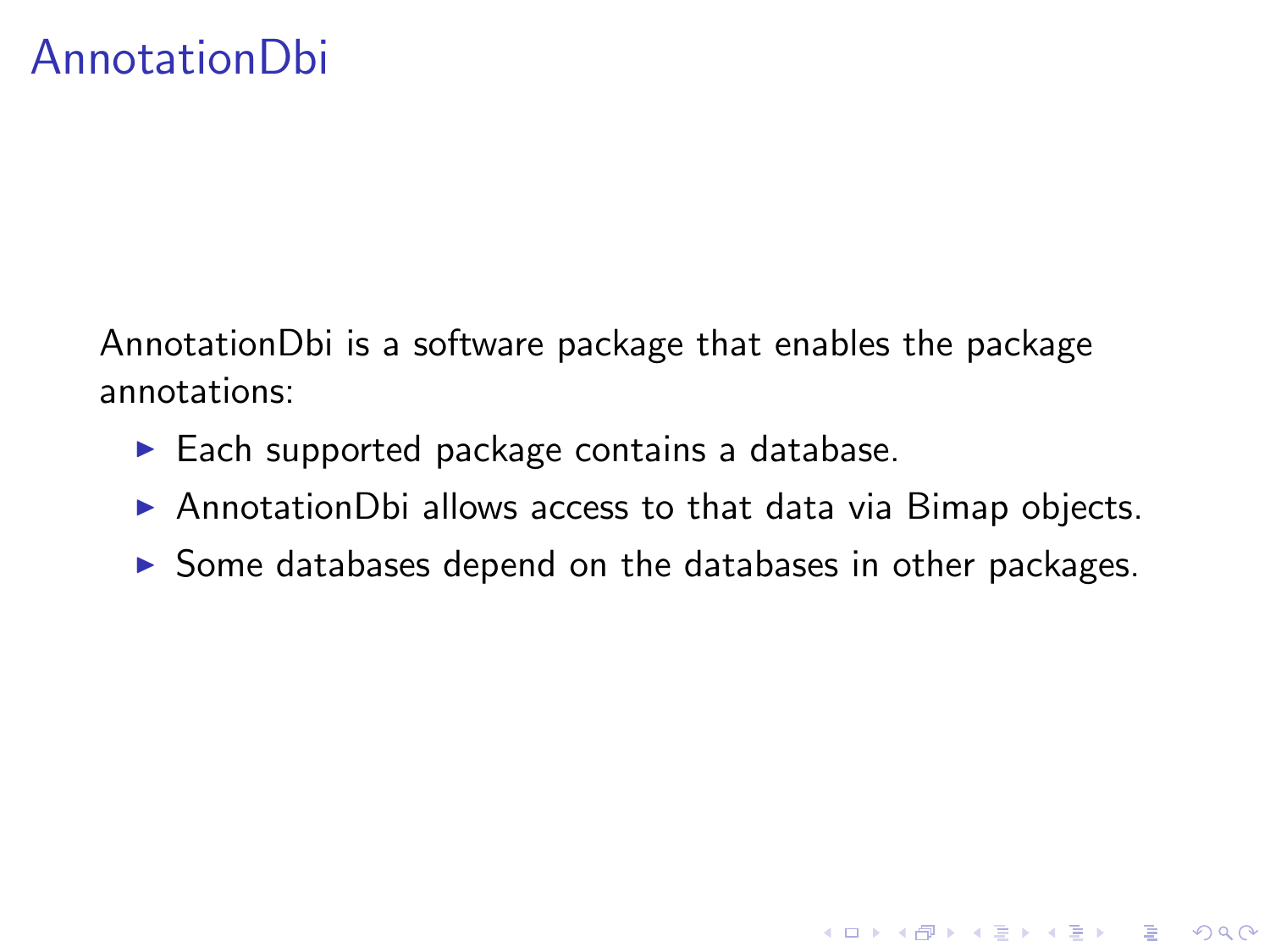There are a number of organism annotation packages with names starting with org, e.g., org.Hs.eg.db – genome-wide annotation for human.

- > library(org.Hs.eg.db)
- > org.Hs.eg()
- > org.Hs.eg\_dbInfo()
- > org.Hs.egGENENAME
- > org.Hs.eg\_dbschema()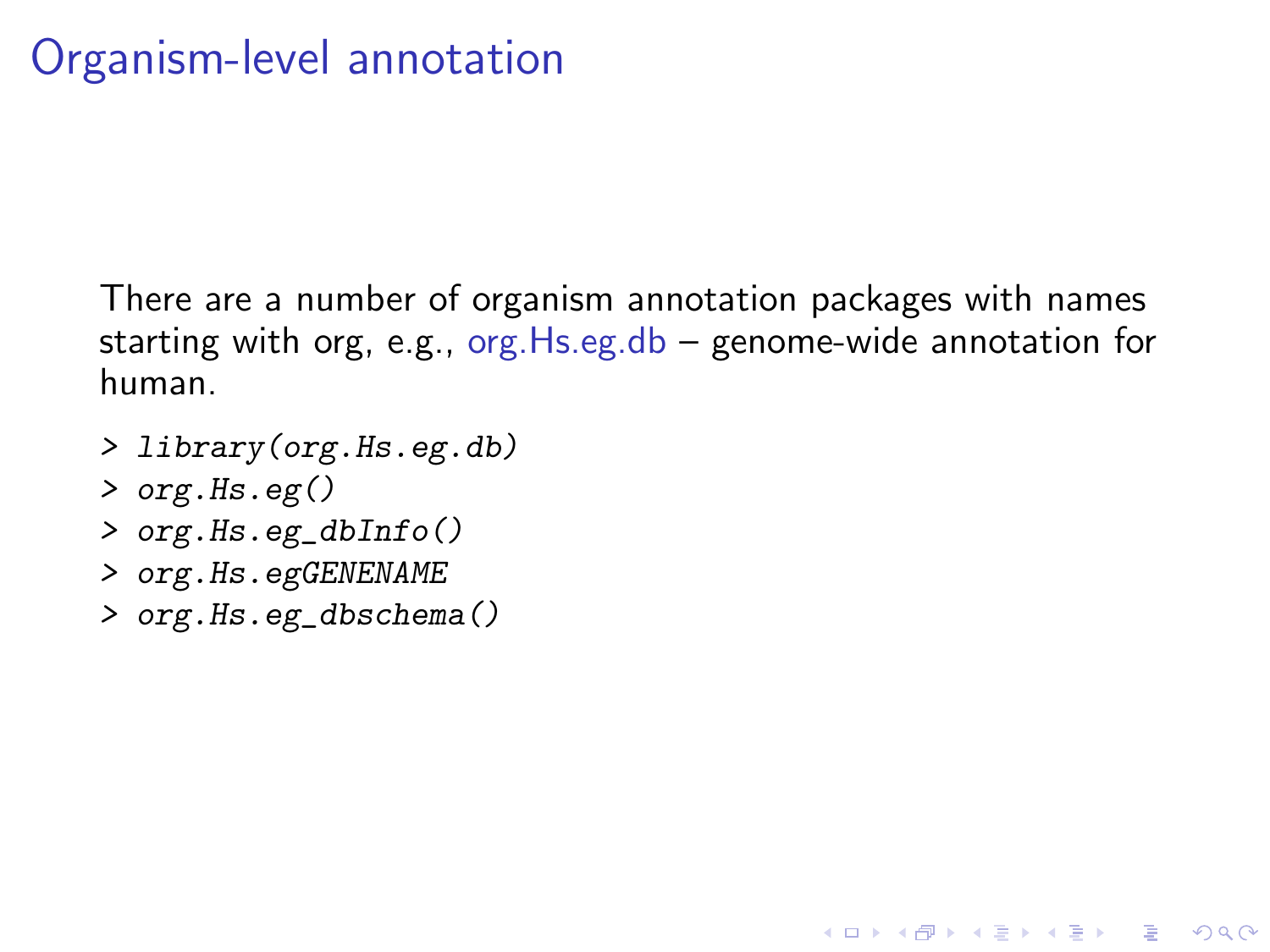# platform based packages (chip packages)

There are a number of platform or chip specific annotation packages named after their respective platforms, e.g. hgu95av2.db annotations for the hgu95av2 Affymetrix platform.

 $\triangleright$  These packages appear to contain a lot of data but it's an illusion.

- > library(hgu95av2.db)
- > hgu95av2()
- > hgu95av2\_dbInfo()
- > hgu95av2GENENAME
- > hgu95av2\_dbschema()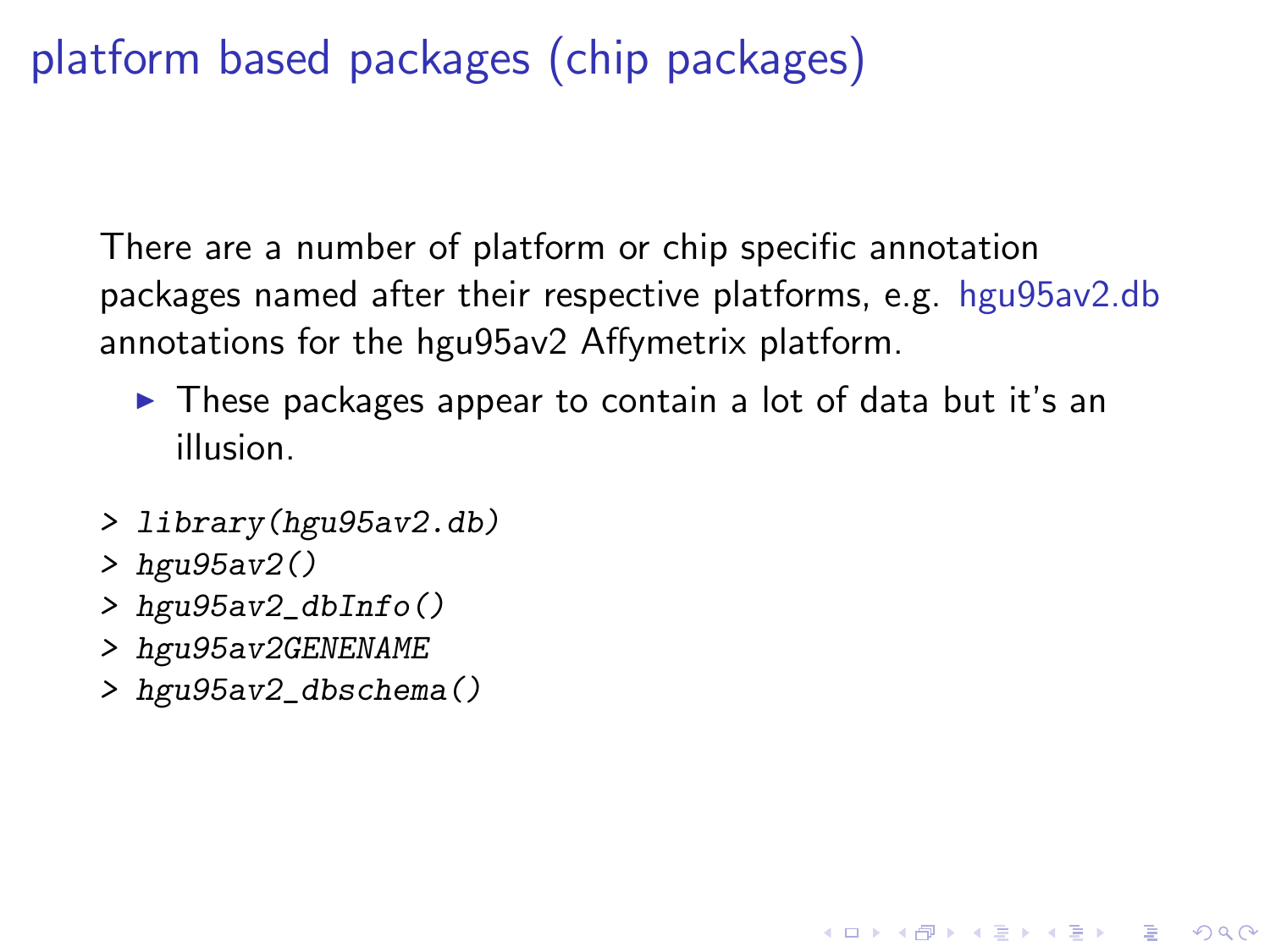## Kinds of annotation

What can you hope to extract from an annotation package?

- $\triangleright$  GO IDs: GO
- $\triangleright$  KEGG pathway IDs: PATH
- Gene Symbols: SYMBOL
- ▶ Chromosome start and stop locs: CHRLOC and CHRLOCEND

- ▶ Alternate Gene Symbols: ALIAS
- ▶ Associated Pubmed IDs: PMID
- $\triangleright$  RefSeq IDs: REFSEQ
- ▶ Unigene IDs: UNIGENE
- $\triangleright$  PFAM ID<sub>S:</sub> PFAM
- ▶ Prosite IDs: PROSITE
- $\triangleright$  ENSEMBL IDs: ENSEMBL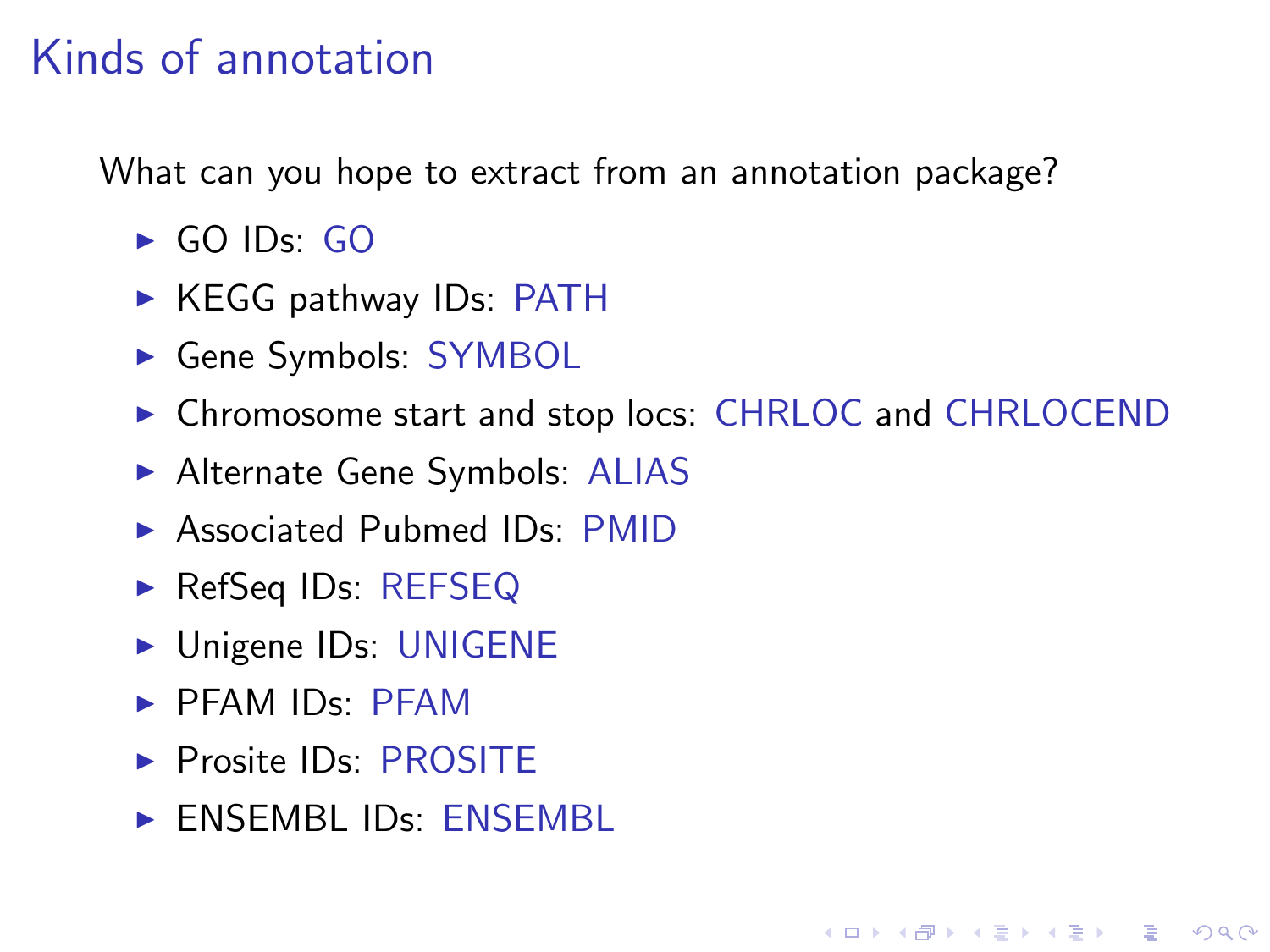## Basic Bimap structure and getters

Bimaps create a mapping from one set of keys to another. And they can easily be searched.

- $\triangleright$  toTable: converts a Bimap to a data.frame
- $\blacktriangleright$  get: pulls data from a Bimap
- $\triangleright$  mget: pulls data from a Bimap for multiple things at once
- > head(toTable(hgu95av2SYMBOL))
- > get("38187\_at",hgu95av2SYMBOL)
- > mget(c("38912\_at","38187\_at"),hgu95av2SYMBOL,ifnotfound=NA)

**KORKAR KERKER SAGA**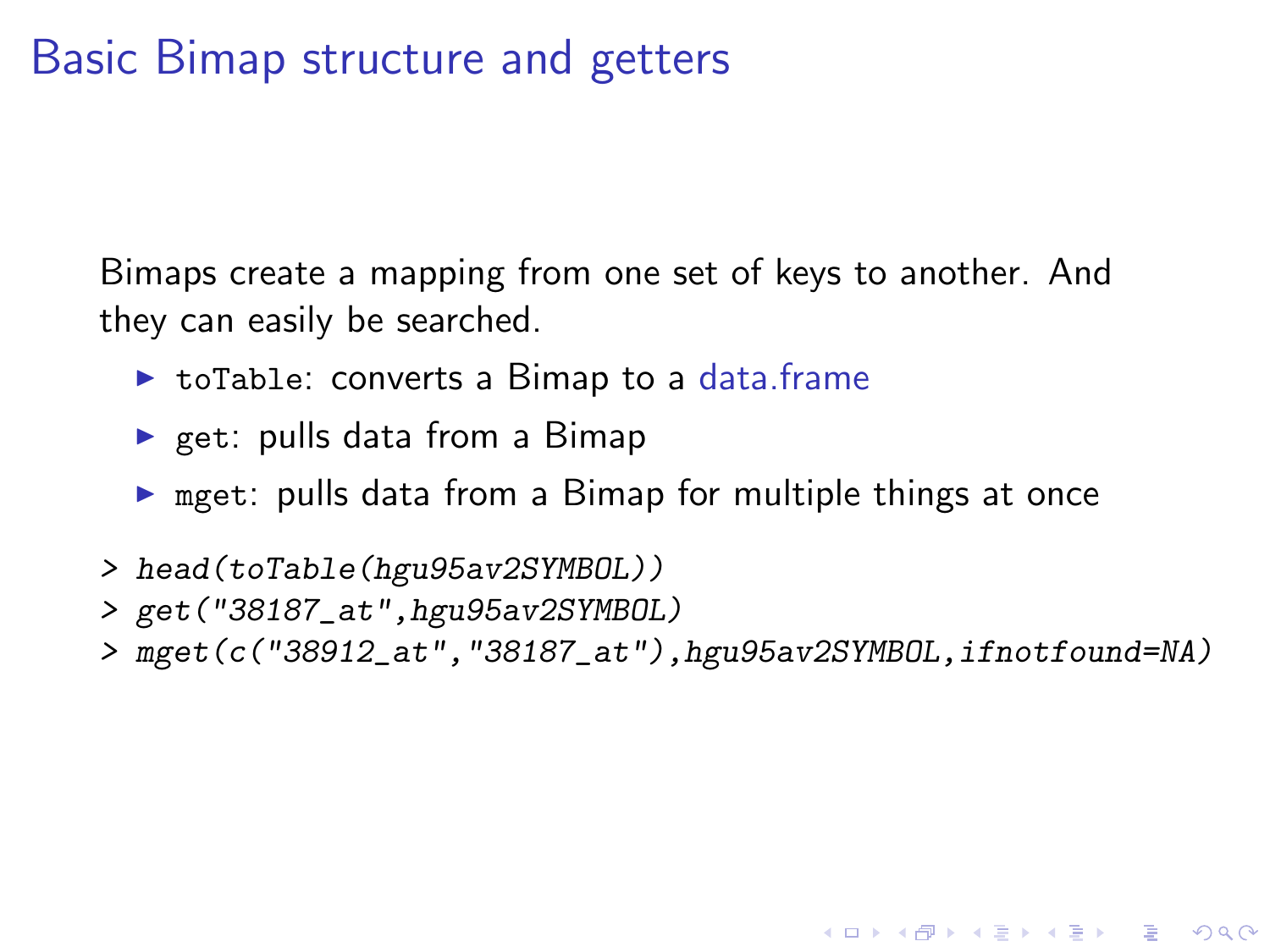## Reversing and subsetting Bimaps

Bimaps can also be reversed and subsetted:

- $\blacktriangleright$  revmap: reverses a Bimap
- $\blacktriangleright$  [[, [: Bimaps are subsettable.
- > ##revmap
- > mget(c("NAT1","NAT2"),revmap(hgu95av2SYMBOL),ifnotfound=NA)

- > ##subsetting
- > head(toTable(hgu95av2SYMBOL[1:3]))
- > hgu95av2SYMBOL[["1000\_at"]]
- > revmap(hgu95av2SYMBOL)[["MAPK3"]]
- > ##Or you can combine things
- > toTable(hgu95av2SYMBOL[c("38912\_at","38187\_at")])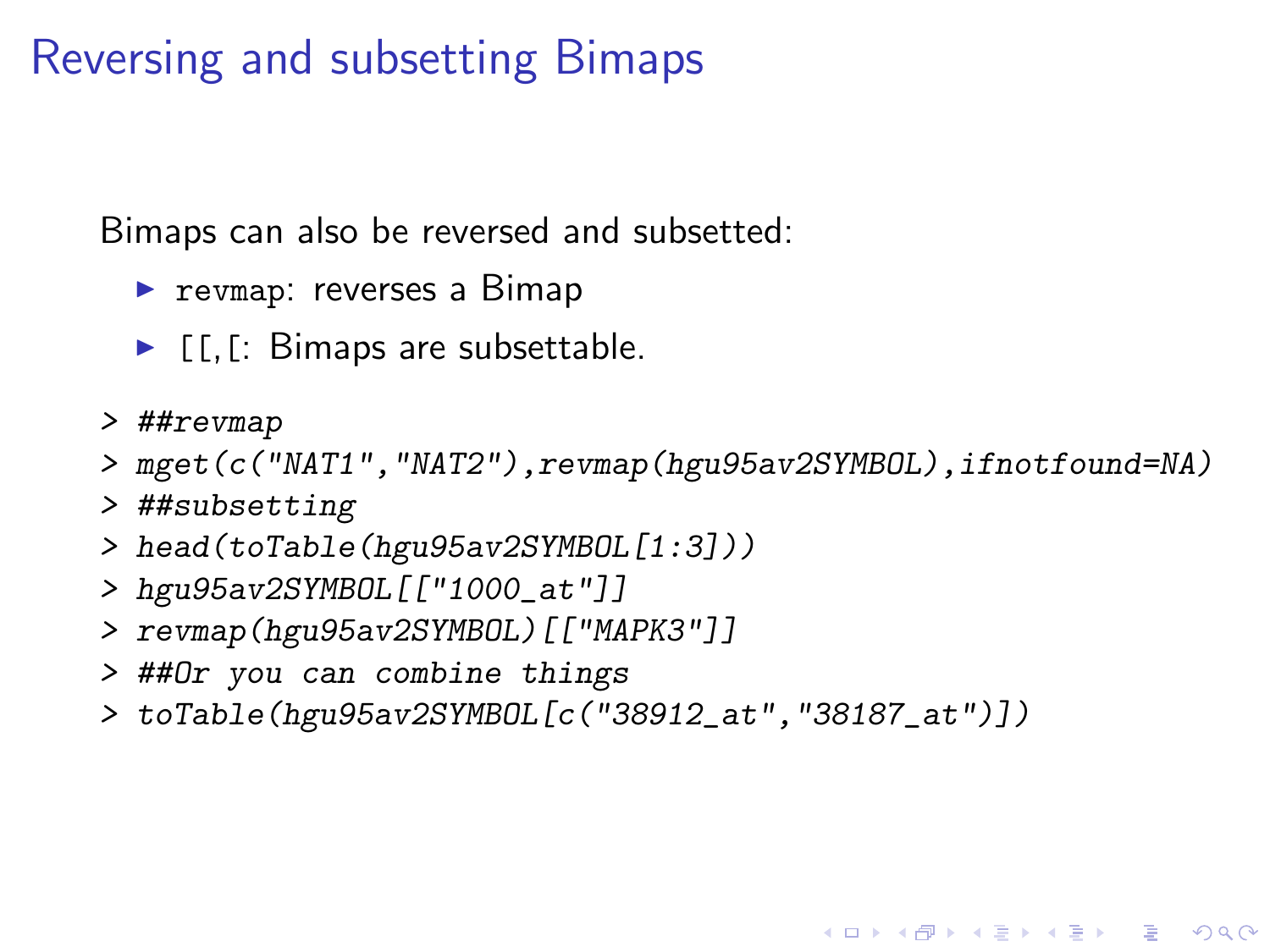### using merge, cbind

sometimes you will want to combine data

- $\triangleright$  cbind: appends multiple columns (blindly by order)
- $\triangleright$  merge: "joins" a pair of data.frames based on a key

```
> ## 1st lets get some data
> symbols = head(toTable(hgu95av2SYMBOL),n=3)
> chrlocs = head(toTable(hgu95av2CHRLOC),n=3)
> pmids = head(toTable(hgu95av2PMID),n=3)
```
- > ##cbind
- > cbind(symbols, pmids, chrlocs)
- > ##merge
- > merge(symbols, pmids, by.x="probe\_id", by.y="probe\_id")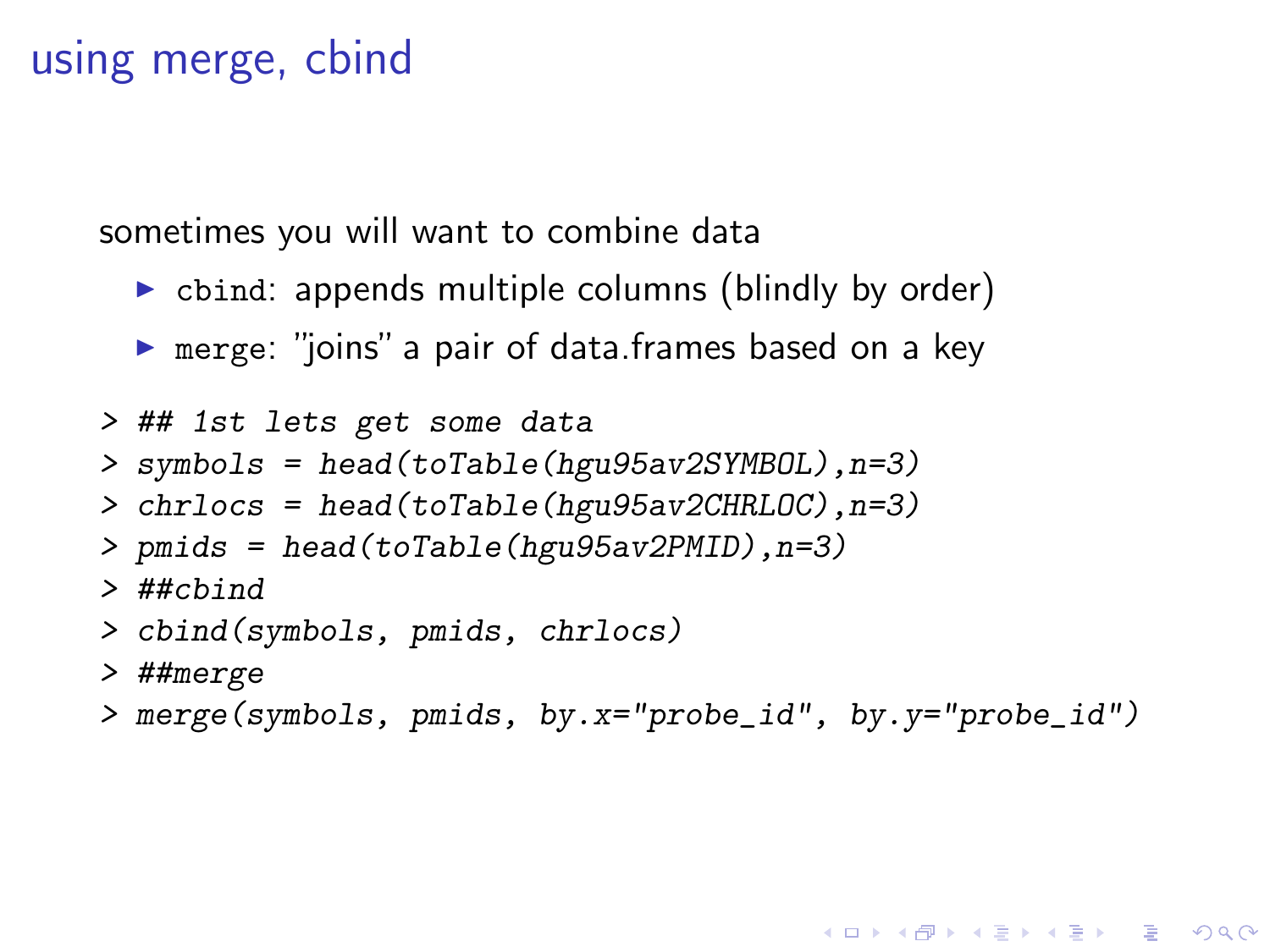#### Annotation exercise 1

Find the gene symbol, chromosome position and KEGG pathway ID for "1003\_s\_at".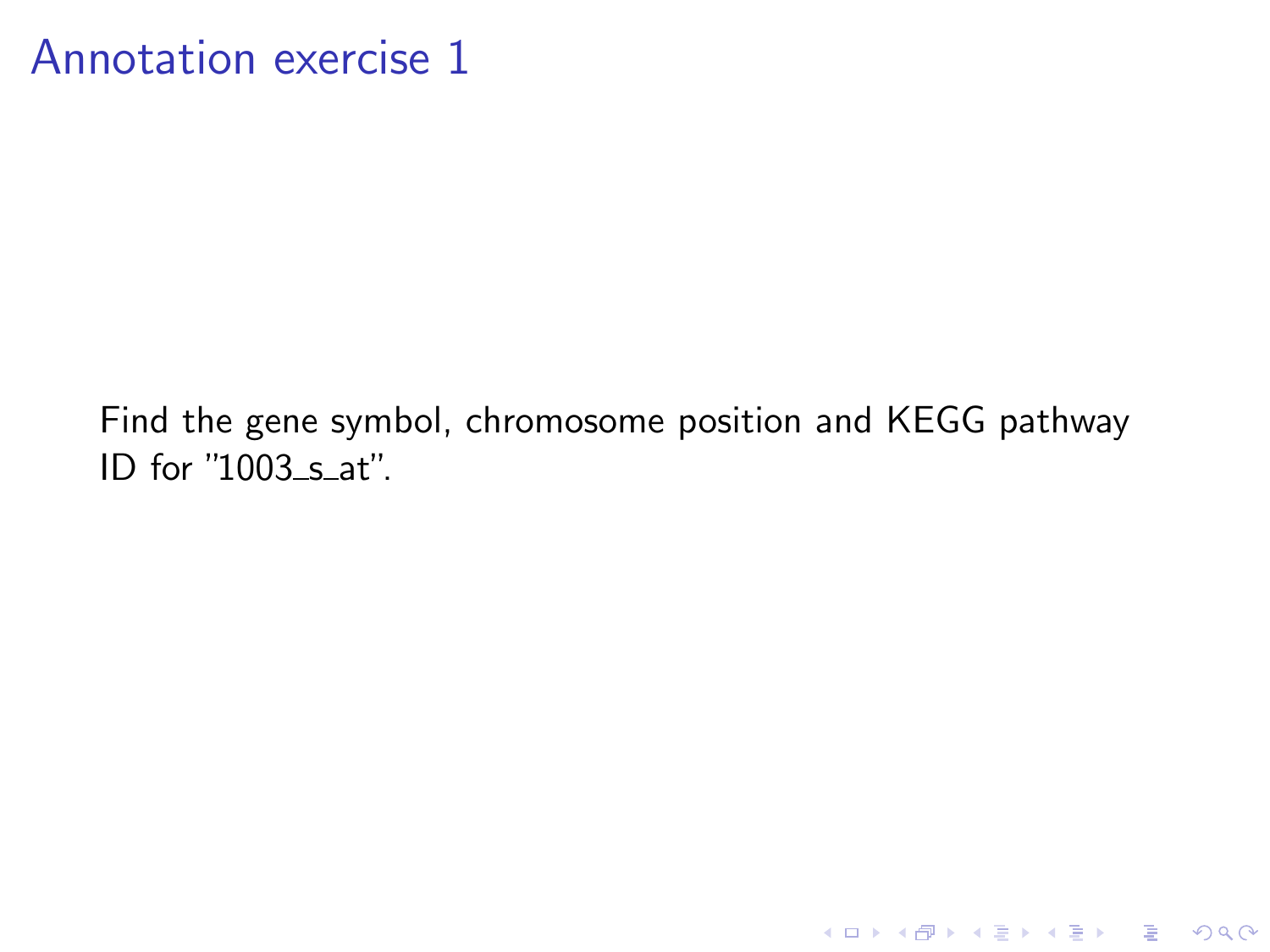K ロ K K d K K B K K B K X A K K K G K C K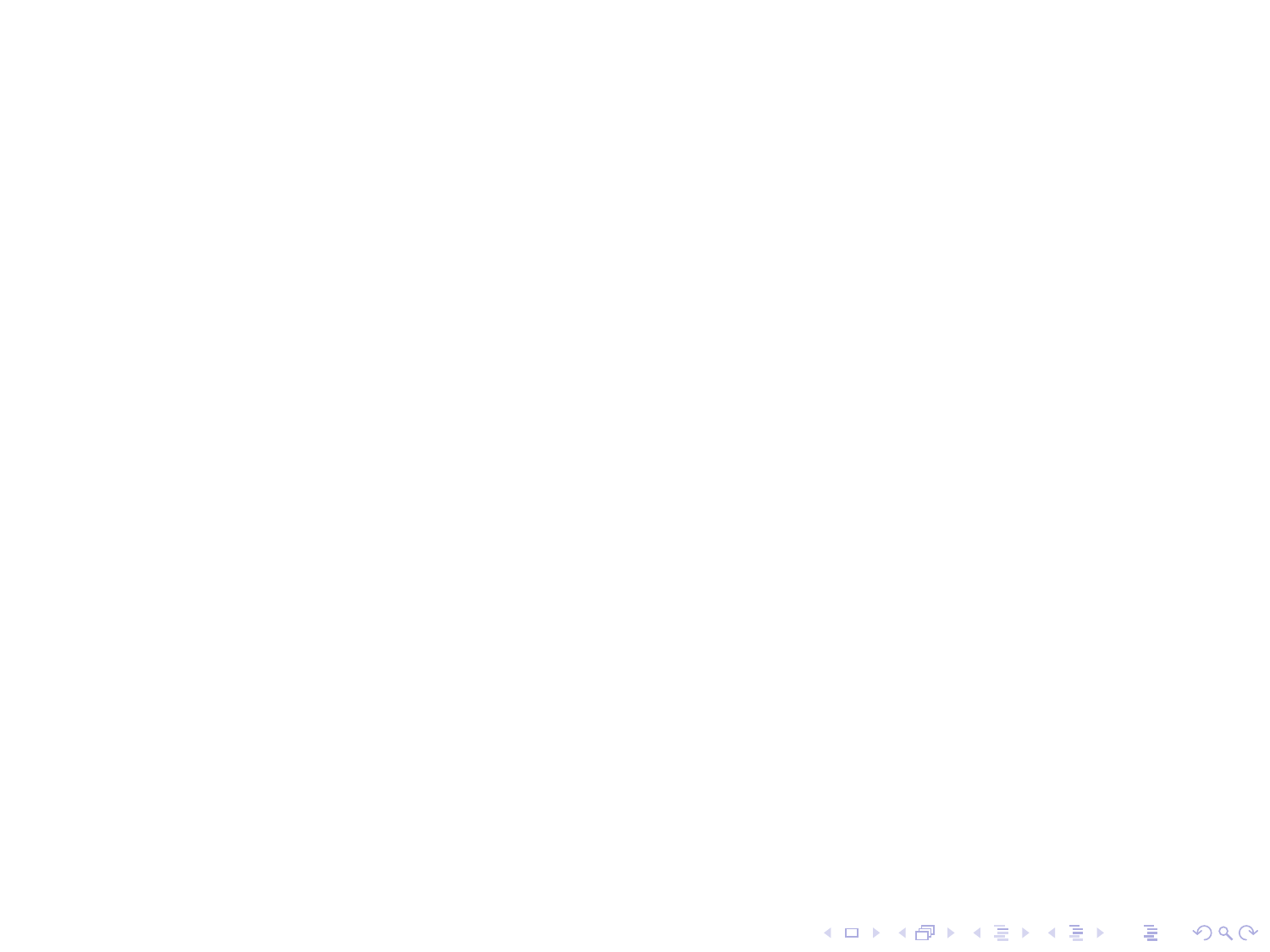#### Annotation exercise 1 solution

- > get("1003\_s\_at",hgu95av2SYMBOL)
- > get("1003\_s\_at",hgu95av2CHRLOC)

**KOD KAD KED KED DRA** 

> get("1003\_s\_at",hgu95av2PATH)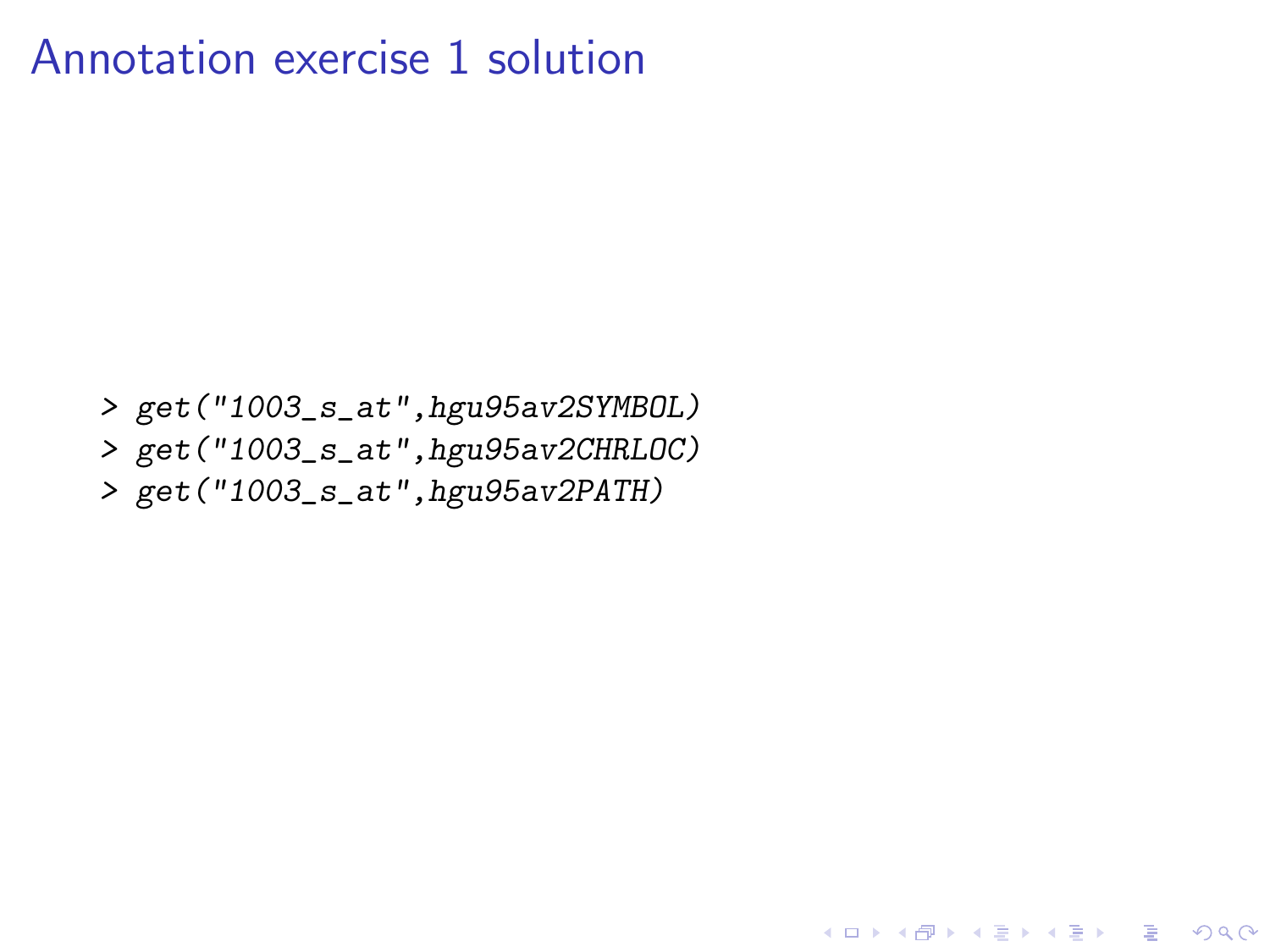# Bimap keys

Bimaps create a mapping from one set of keys to another. Some important methods include:

- $\triangleright$  keys: centrallD for the package (directional)
- Exevs: centrallD for the package (probe ID or gene ID)

- Rkeys: centralID for the package (attached data)
- > keys(hgu95av2SYMBOL[1:4])
- > Lkeys(hgu95av2SYMBOL[1:4])
- > Rkeys(hgu95av2SYMBOL)[1:4]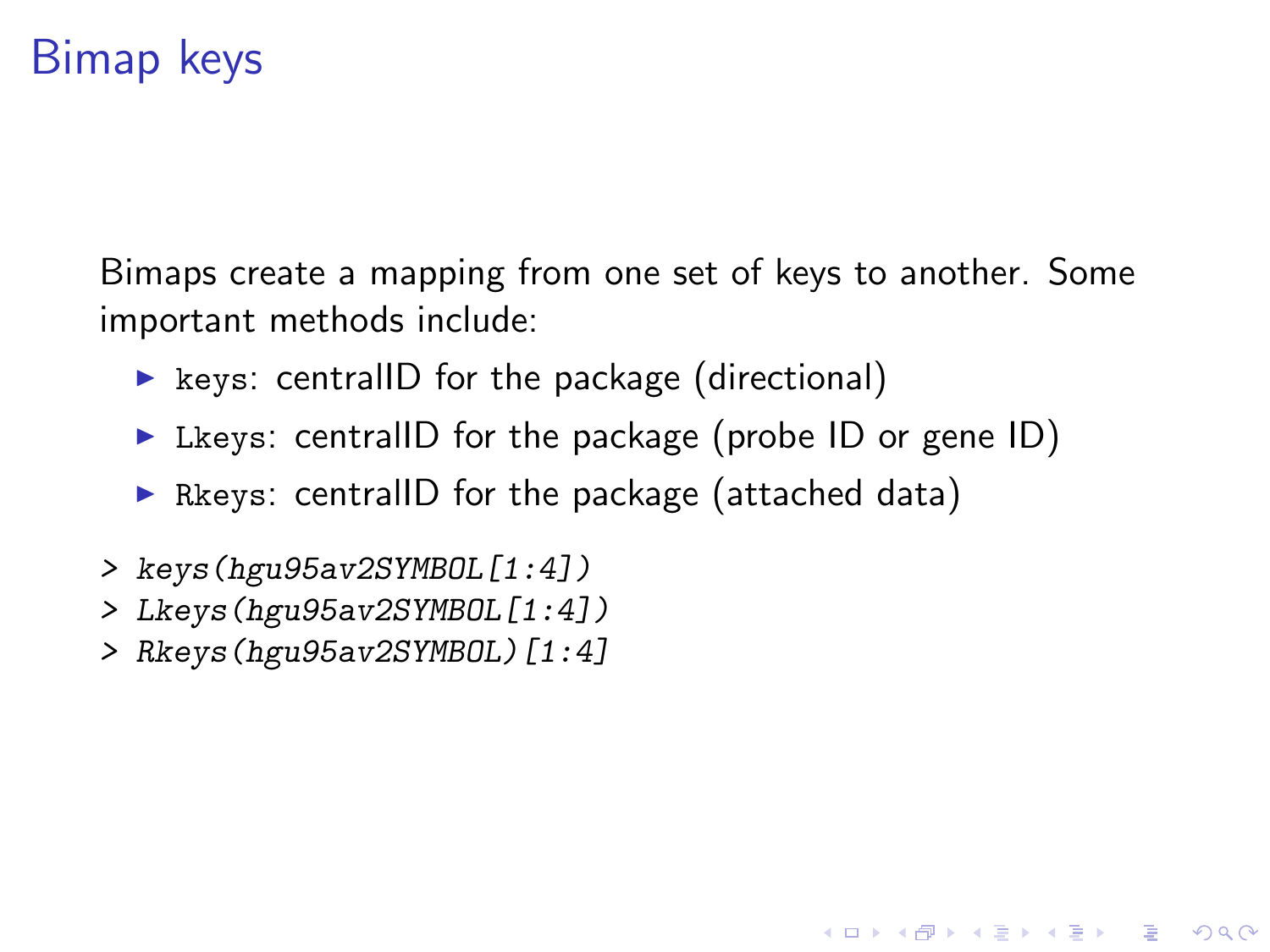### More Bimap structure

Not all keys have a partner (or are mapped)

- $\triangleright$  mappedkeys: which of the key are mapped (directional)
- **Exampled Exampled Algers:** which keys are mapped (absolute reference)
- ▶ count.mappedkeys: Number of mapped keys (directional)
- ▶ count.mappedLkeys, count.mappedRkeys: Number of mapped keys (absolute)

- > mappedkeys(hgu95av2SYMBOL[1:10])
- > mappedLkeys(hgu95av2SYMBOL[1:10])
- > mappedRkeys(hgu95av2SYMBOL[1:10])
- > count.mappedkeys(hgu95av2SYMBOL[1:100])
- > count.mappedLkeys(hgu95av2SYMBOL[1:100])
- > count.mappedRkeys(hgu95av2SYMBOL[1:100])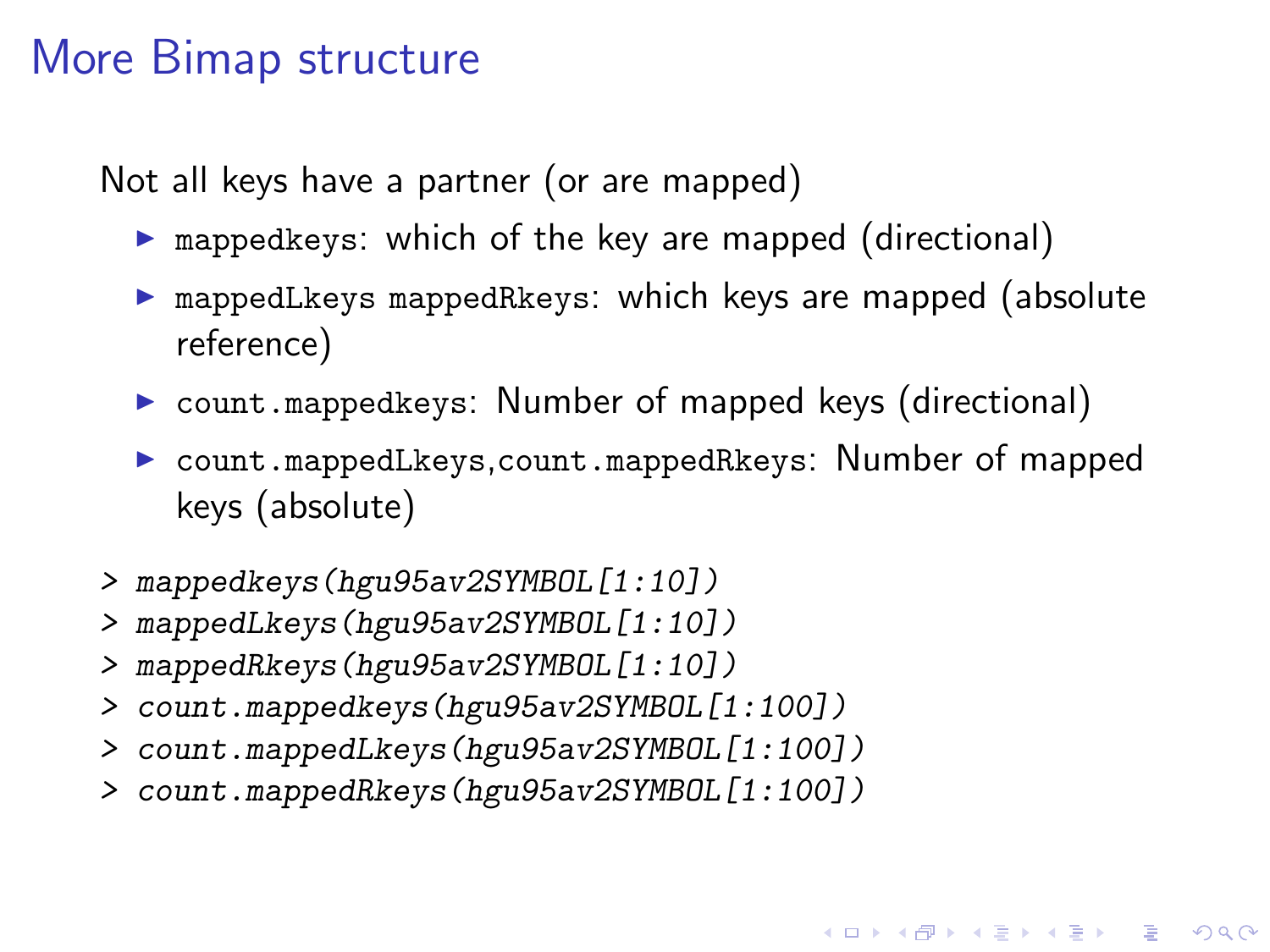## Bimap Conversions

How to handle conversions from Bimaps to lists

- $\triangleright$  as. list: converts a Bimap to a list
- $\triangleright$  unlist2: unlists a list minus the name-mangling.
- > as.list(hgu95av2SYMBOL[c("38912\_at","38187\_at")])
- > unlist(as.list(hgu95av2SYMBOL[c("38912\_at","38187\_at")]))
- > unlist2(as.list(hgu95av2SYMBOL[c("38912\_at","38187\_at")]))
- > ##but what happens when there are
- > ##repeating values for the left key?
- > unlist(as.list(revmap(hgu95av2SYMBOL)[c("STAT1","PTGER3")]))
- > ##unlist2 can help with this
- > unlist2(as.list(revmap(hgu95av2SYMBOL)[c("STAT1","PTGER3")]))

4 0 > 4 4 + 4 = + 4 = + = + + 0 4 0 +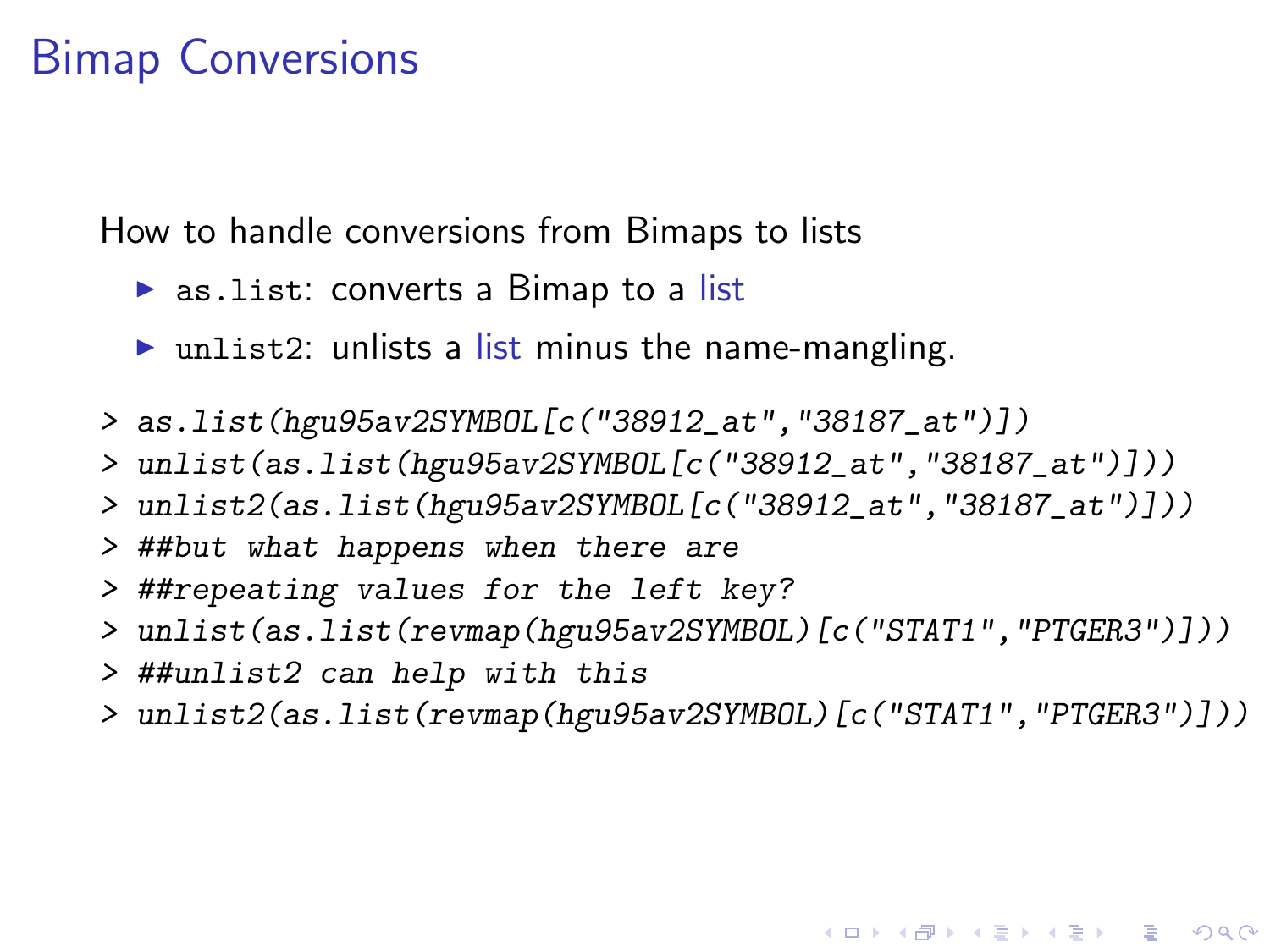#### Annotation exercise 2

Gene symbols are often recycled by other genes making them a poor choice for identifiers. Using what you have learned, the SYMBOL Bimap, along with the lapply, length and sort functions, determine which gene symbols in hgu95av2 are the worst offenders.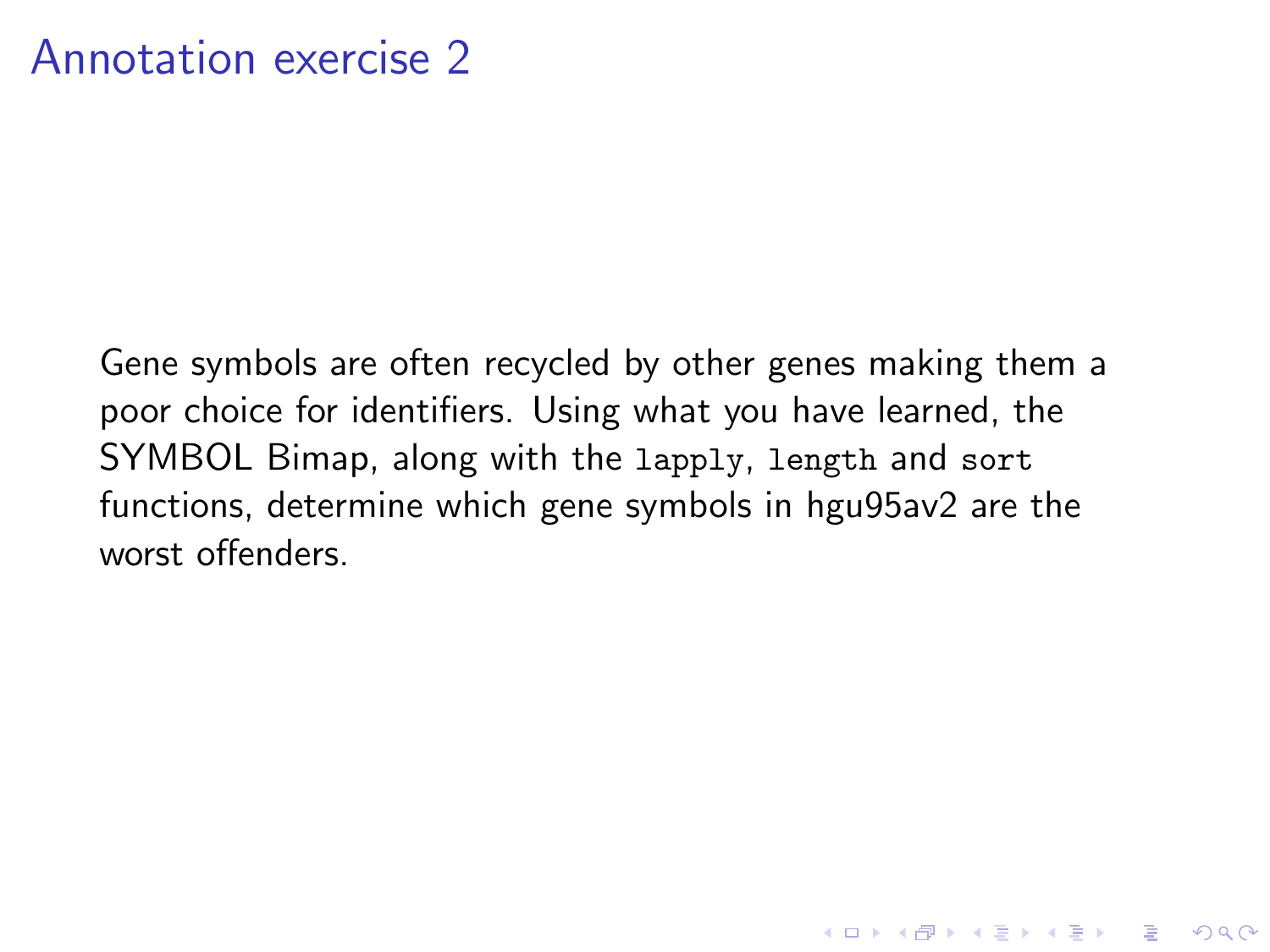K ロ K K d K K B K K B K X A K K K G K C K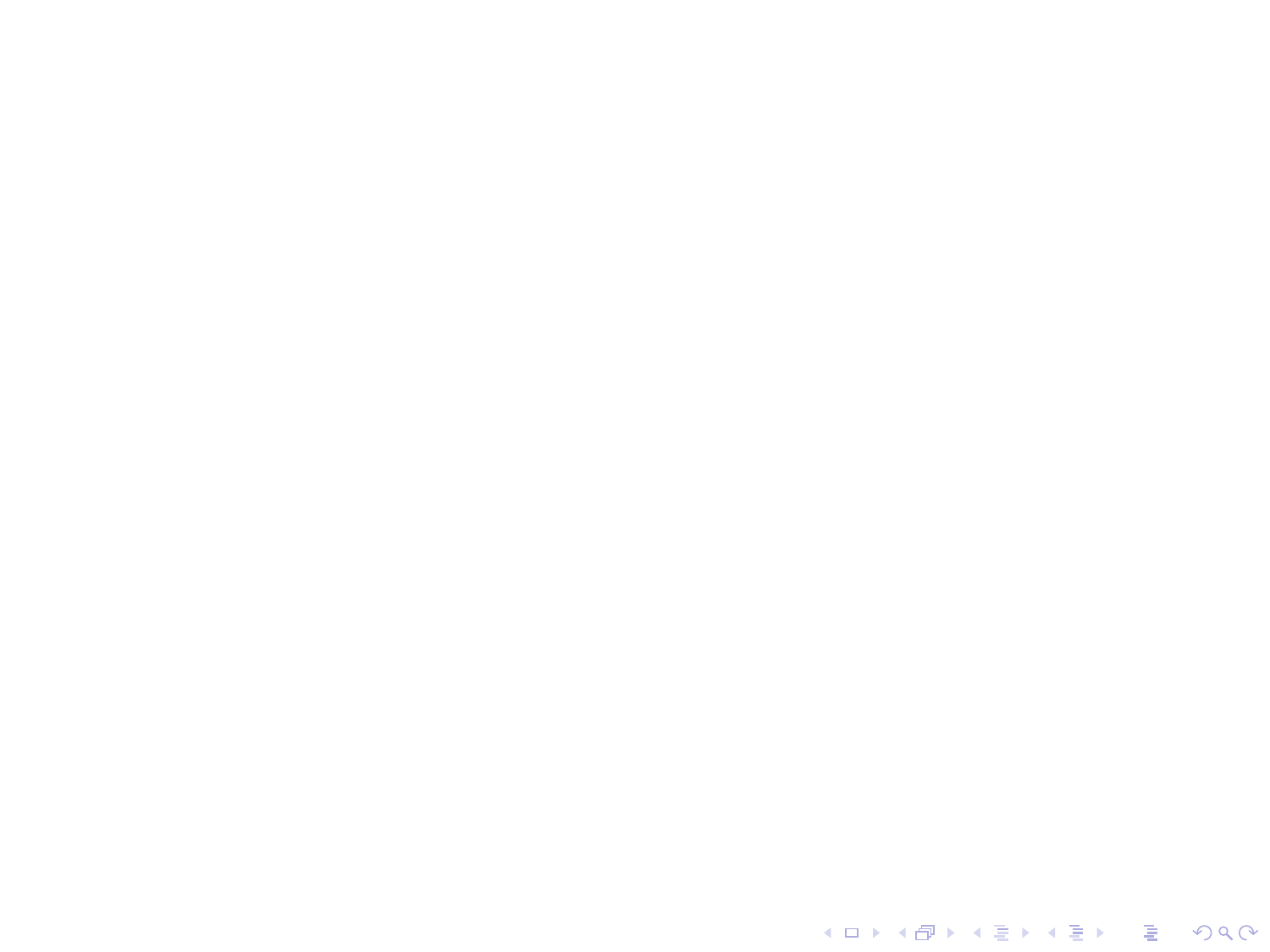### Annotation exercise 2 solution

> badRank <- lapply(as.list(revmap(hgu95av2SYMBOL)), length) > tail(sort(unlist(badRank)))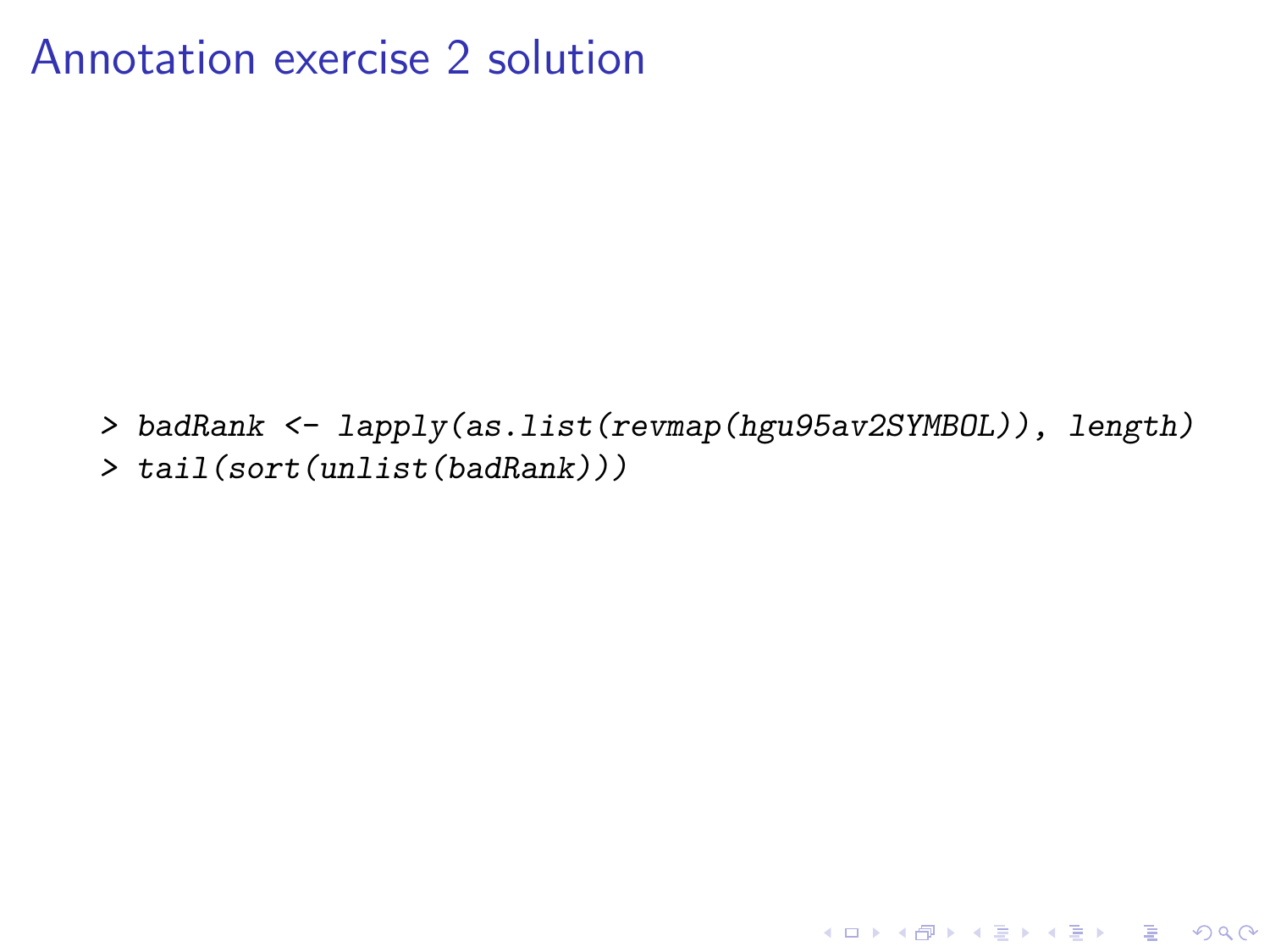## toggleProbes

How to hide/unhide ambiguous probes.

- $\triangleright$  toggleProbes: hides or displays the probes that have multiple mappings to genes.
- > ## How many probes?
- > dim(hgu95av2ENTREZID)
- > ## Make a mapping with multiple probes exposed
- > multi <- toggleProbes(hgu95av2ENTREZID, "all")
- > ## How many probes?

> dim(multi)

- > ## Make a mapping with ONLY multiple probes exposed
- > multiOnly <- toggleProbes(multi, "multiple")
- > ## How many probes?
- > dim(multiOnly)
- > ## Then make a mapping with ONLY single mapping probes
- > singleOnly <- toggleProbes(multiOnly, "single")
- > ## How many probes?
- > dim(singleOnly)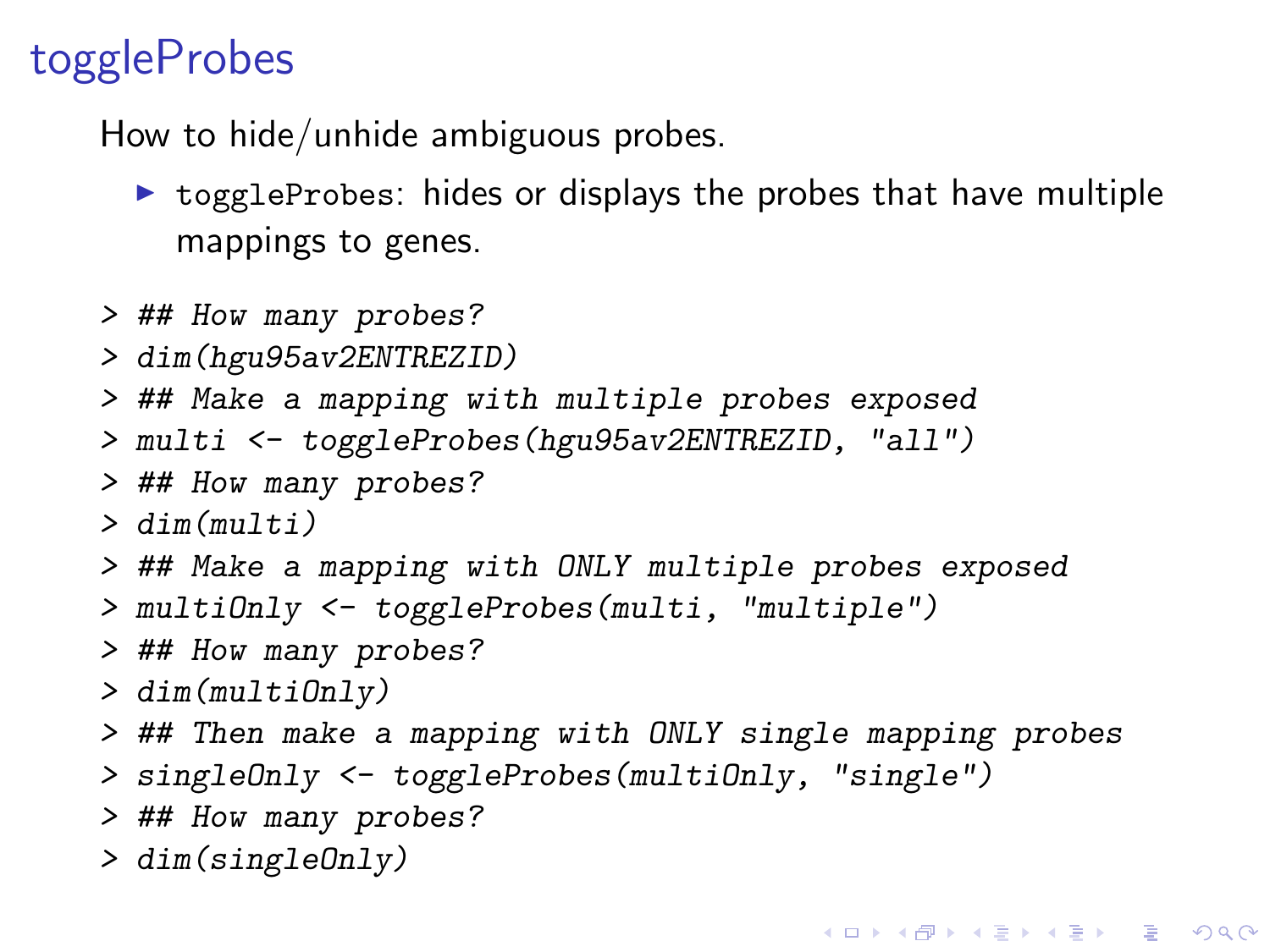#### Annotation exercise 3

Using the knowledge that Entrez IDs are good IDs that can be used to define genes uniquely, find the probe that maps to the largest number of different genes on hgu95av2.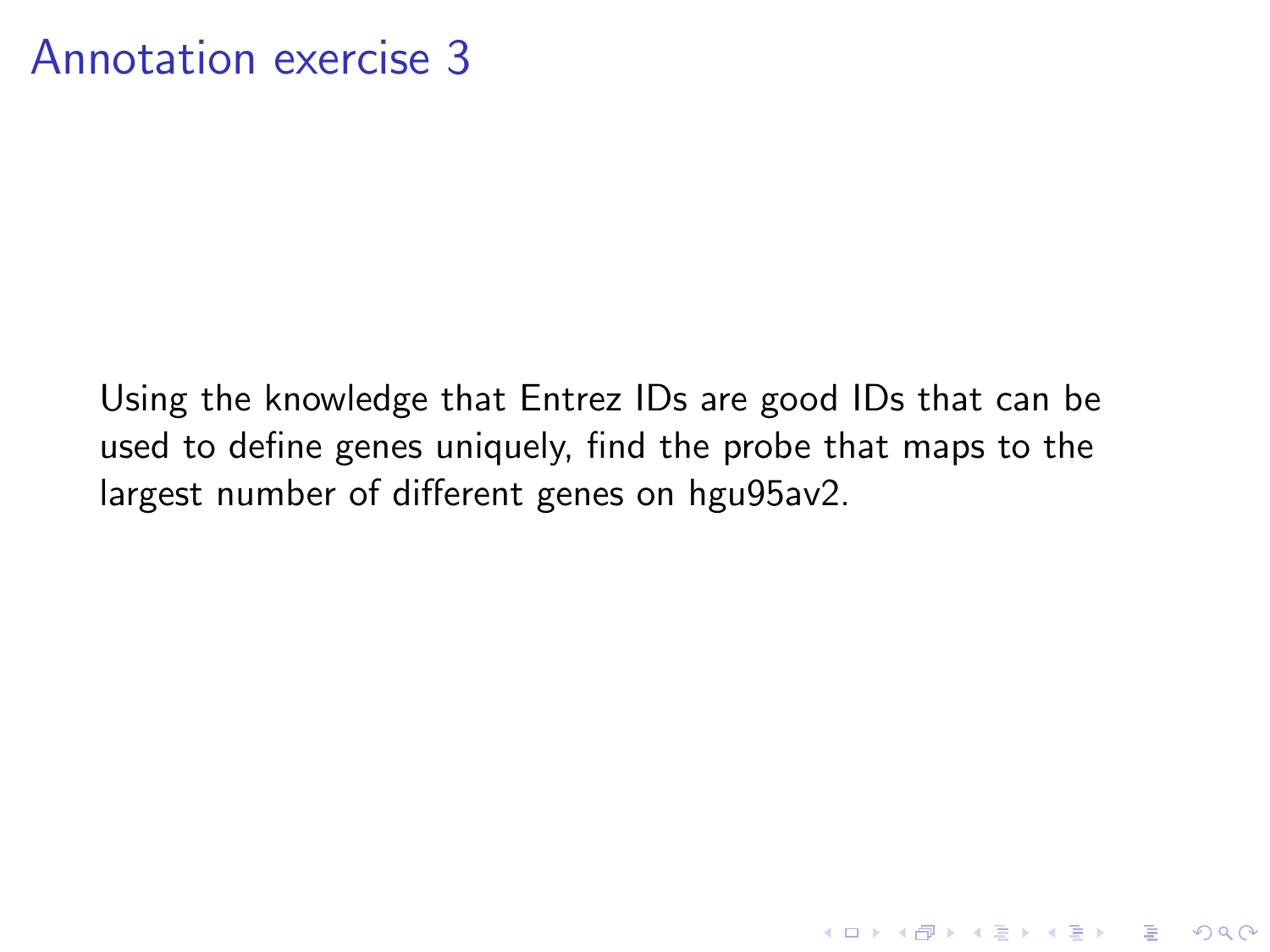K ロ K K d K K B K K B K X A K K K G K C K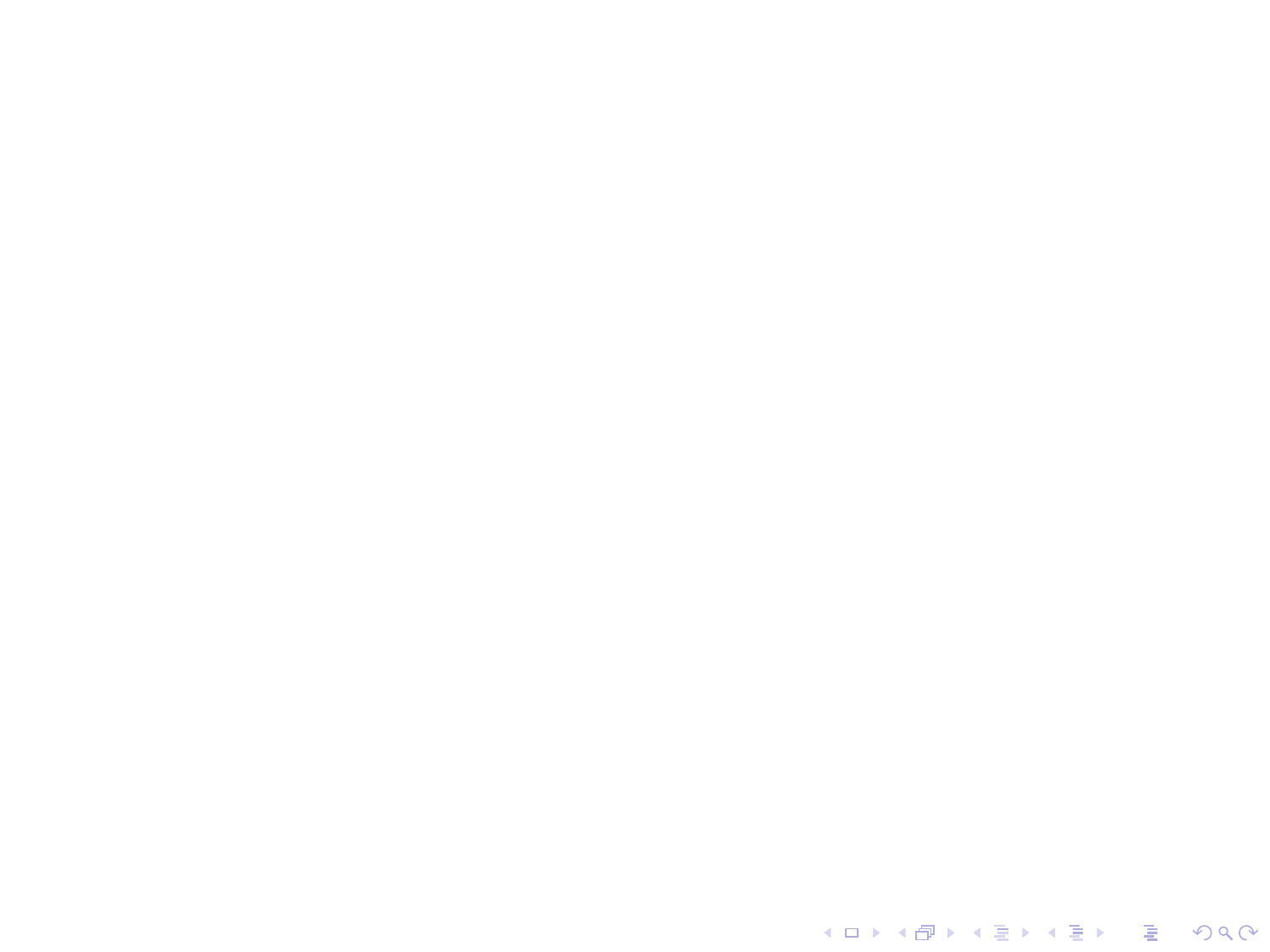#### Annotation exercise 3 solution

> mult <- toggleProbes(hgu95av2ENTREZID, "multi")

**KOD KAD KED KED DRA** 

- > dim(mult)
- > multRank <- lapply(as.list(mult), length)
- > tail(sort(unlist(multRank)))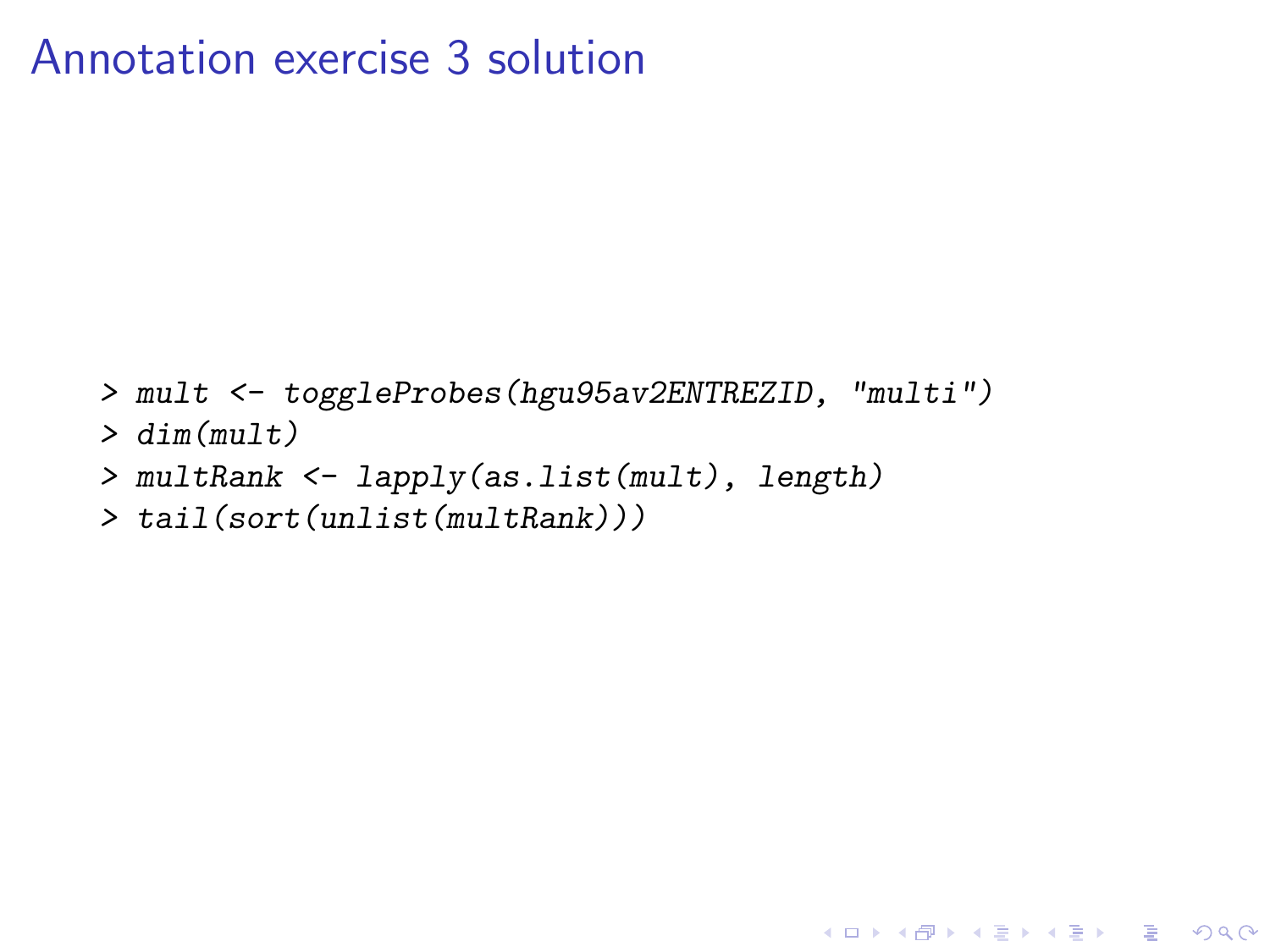Some important considerations about the Gene Ontology

- $\triangleright$  GO is actually 3 ontologies (CC, BP and MF)
- $\blacktriangleright$  Each ontology is a directed acyclic graph.
- $\triangleright$  The structure of GO is maintained separarately from the genes that these GO IDs are usually used to annotate.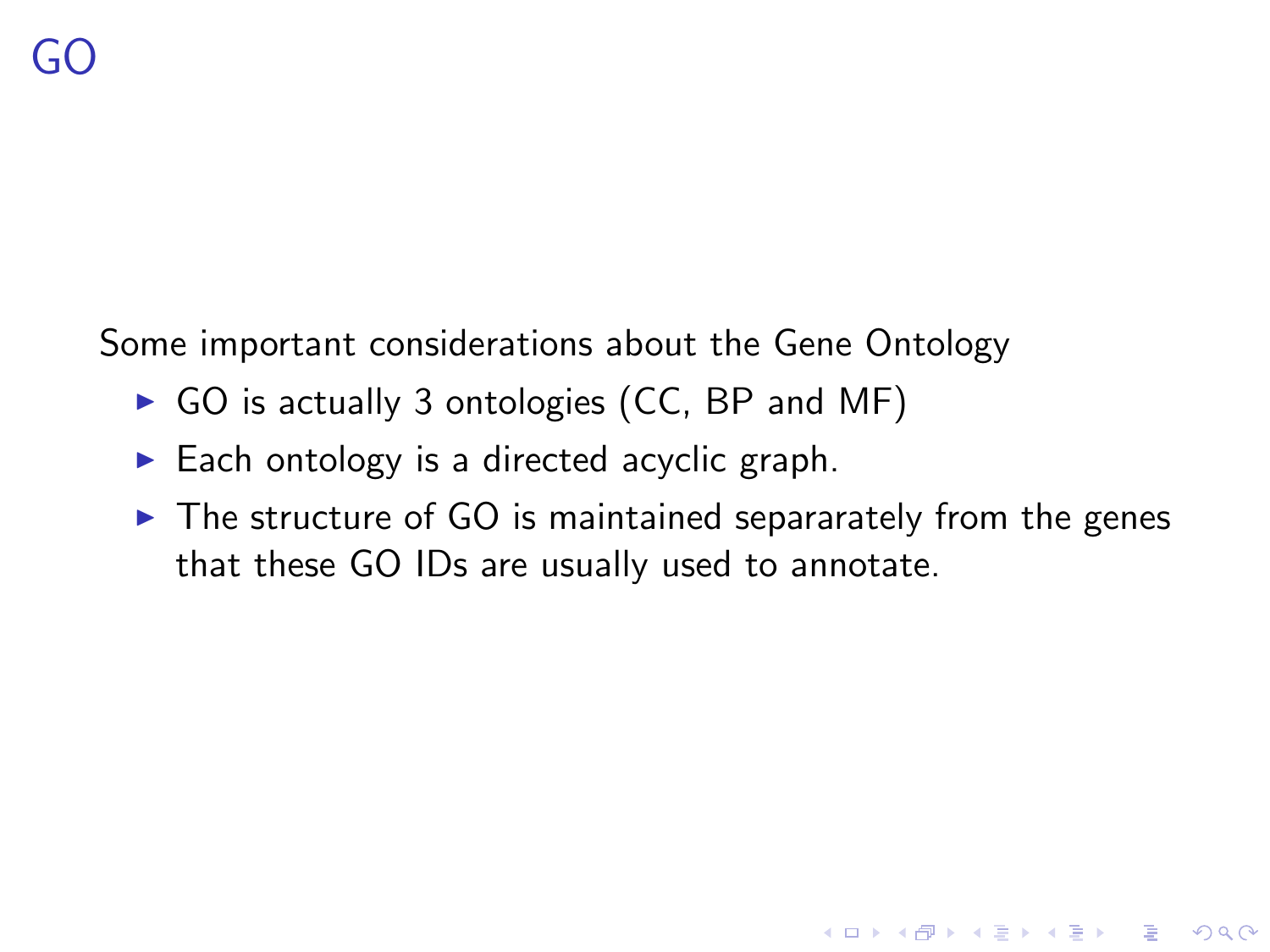GO to gene mappings are stored in other packages

Mapping Entrez IDs to GO

- $\triangleright$  Each ENTREZ ID is associated with up to three GO categories.
- $\triangleright$  The objects returned from an ordinary GO mapping are complex.

- > go <- org.Hs.egGO[["1000"]]
- > length(go)
- > go[[2]]\$GOID
- > go[[2]]\$Ontology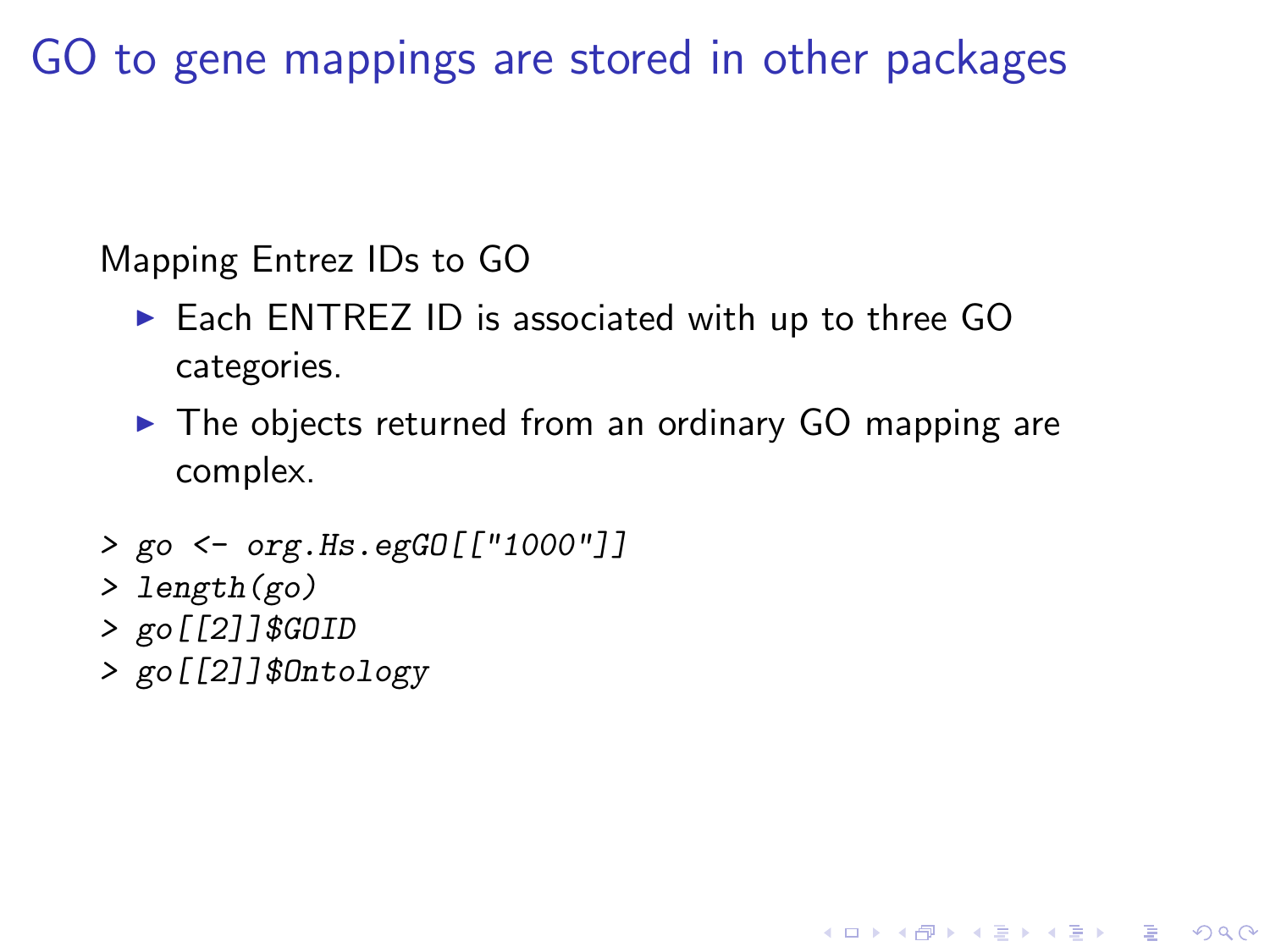#### Annotation exercise 4

Use what they have learned to write a function that gets the GOIDs for a particular entrez gene ID, and then returns only their GOID as a named vector. Use lapply and (names).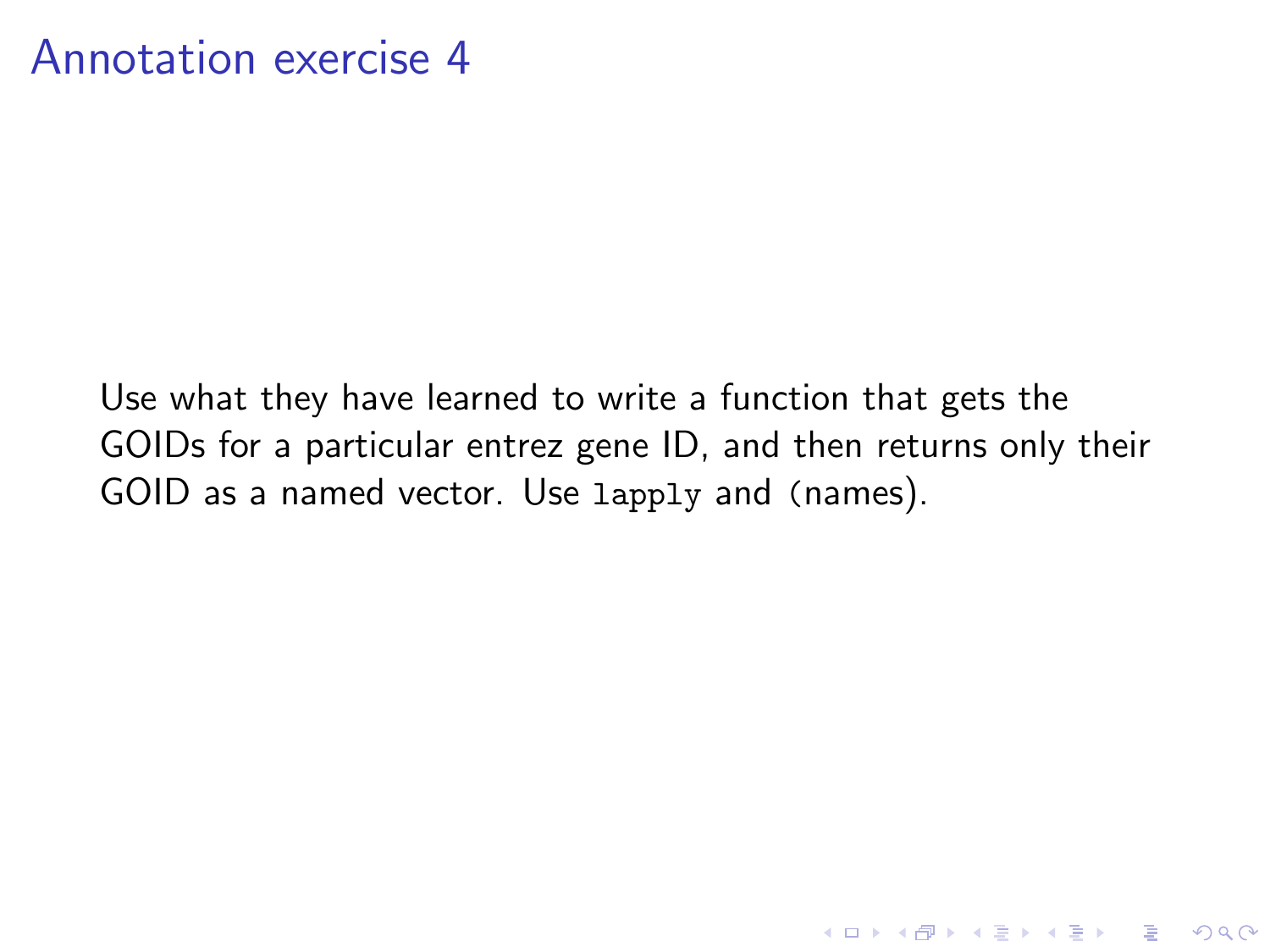K ロ K K d K K B K K B K X A K K K G K C K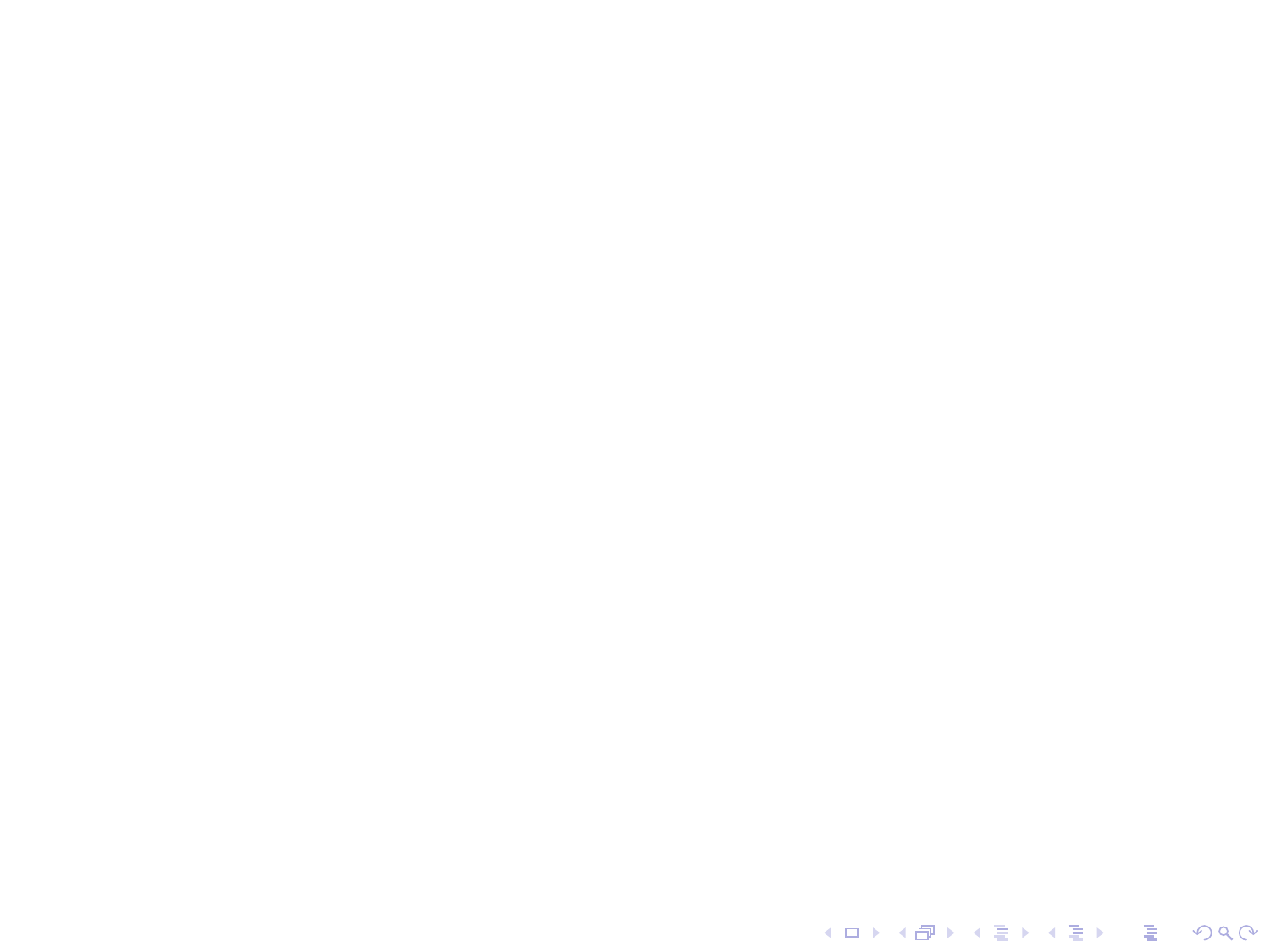## Annotation exercise 4 solution

```
> ##get GOIDs from Hs package.
> getGOIDs <- function(ids){
+ require(org.Hs.eg.db)
+ GOs = mget(ids, org.Hs.egGO, ifnotfound=NA)
+ unlist2(lapply(GOs,names))
+ }
> ##usage example:
> getGOIDs(c("1","10"))
```
**KOD KAD KED KED DRA**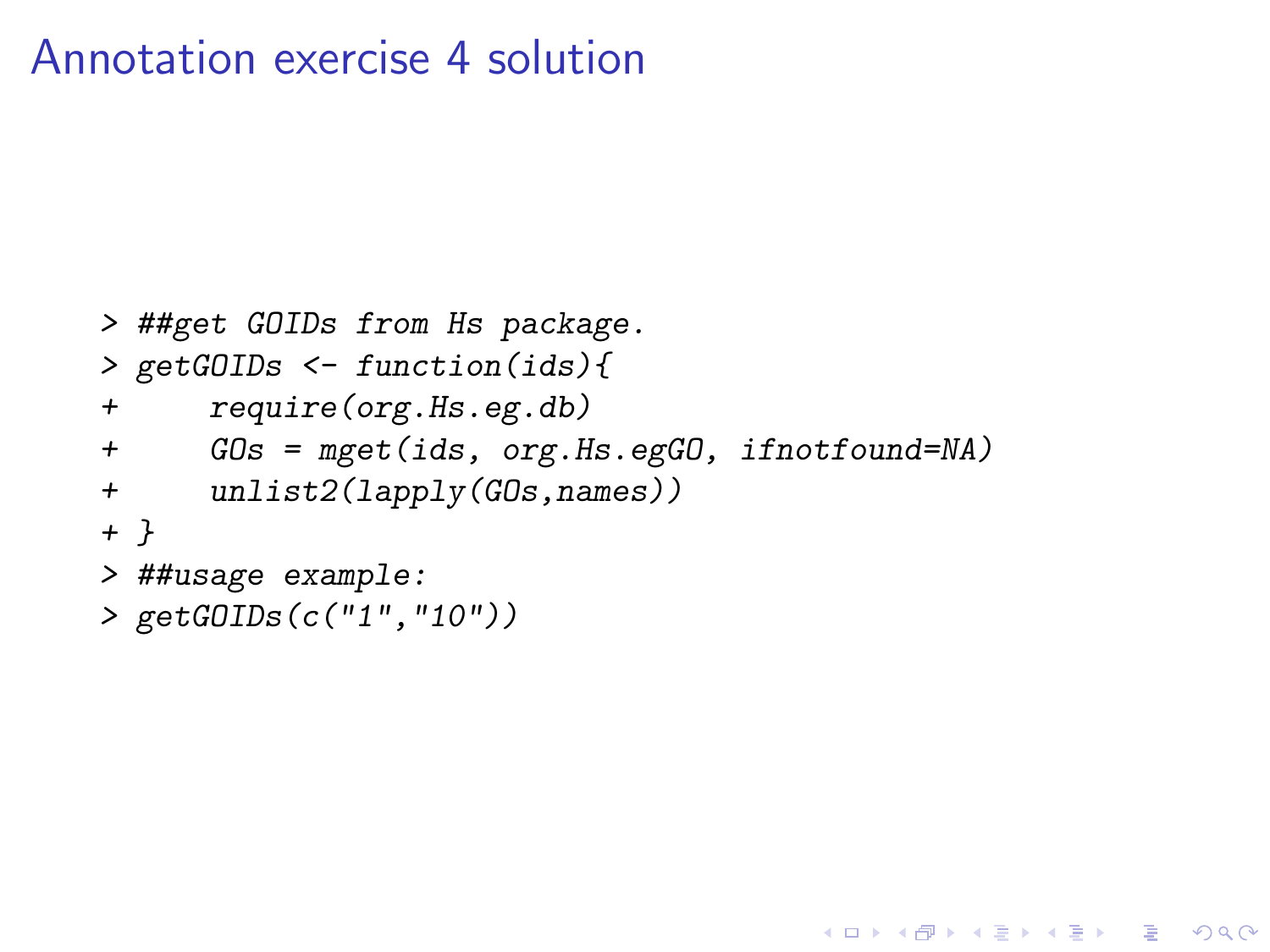## Working with GO.db

- $\triangleright$  Encodes the hierarchical structure of GO terms.
- $\triangleright$  The mapping between GO terms and individual genes is maintained in the GO mappings from the other packages.
- $\triangleright$  the difference between children and offspring is how many generations are represented. Children only nets you one step down the graph.
- > library(GO.db)
- > ls("package:GO.db")
- > ## find children
- > as.list(GOMFCHILDREN["GO:0008094"])
- > ## all the descendants (children, grandchildren, and so on)

**KORKARYKERKER POLO** 

> as.list(GOMFOFFSPRING["GO:0008094"])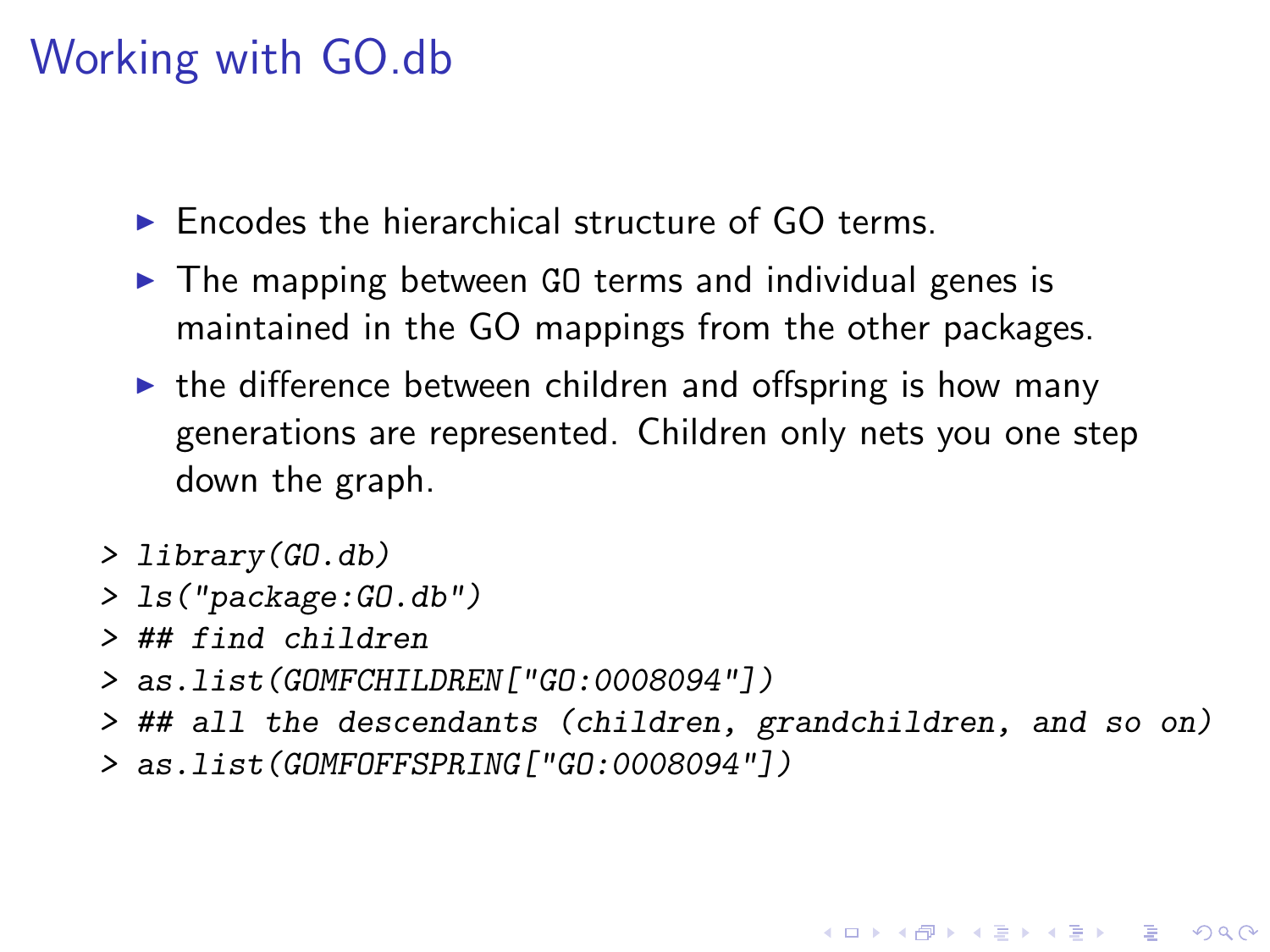# GO helper methods

Using the GO helper methods

- $\triangleright$  The GO terms are described in detail in the GOTERM mapping.
- $\blacktriangleright$  The objects returned by GO.db are GOTerms objects, which can make use of helper methods like GOID, Term, Ontology and Definition to retrieve various details.

**KORKARYKERKER POLO** 

 $\triangleright$  You can also pass GOIDs to these helper methods.

```
> ##Mapping a GOTerms object
> go <- GOTERM[1]
> GOID(go)
> Term(go)
> ##OR you can supply GO IDs
> id = c("GO:0007155","GO:0007156")
> GOID(id)
> Term(id)
> Ontology(id)
> Definition(id)
```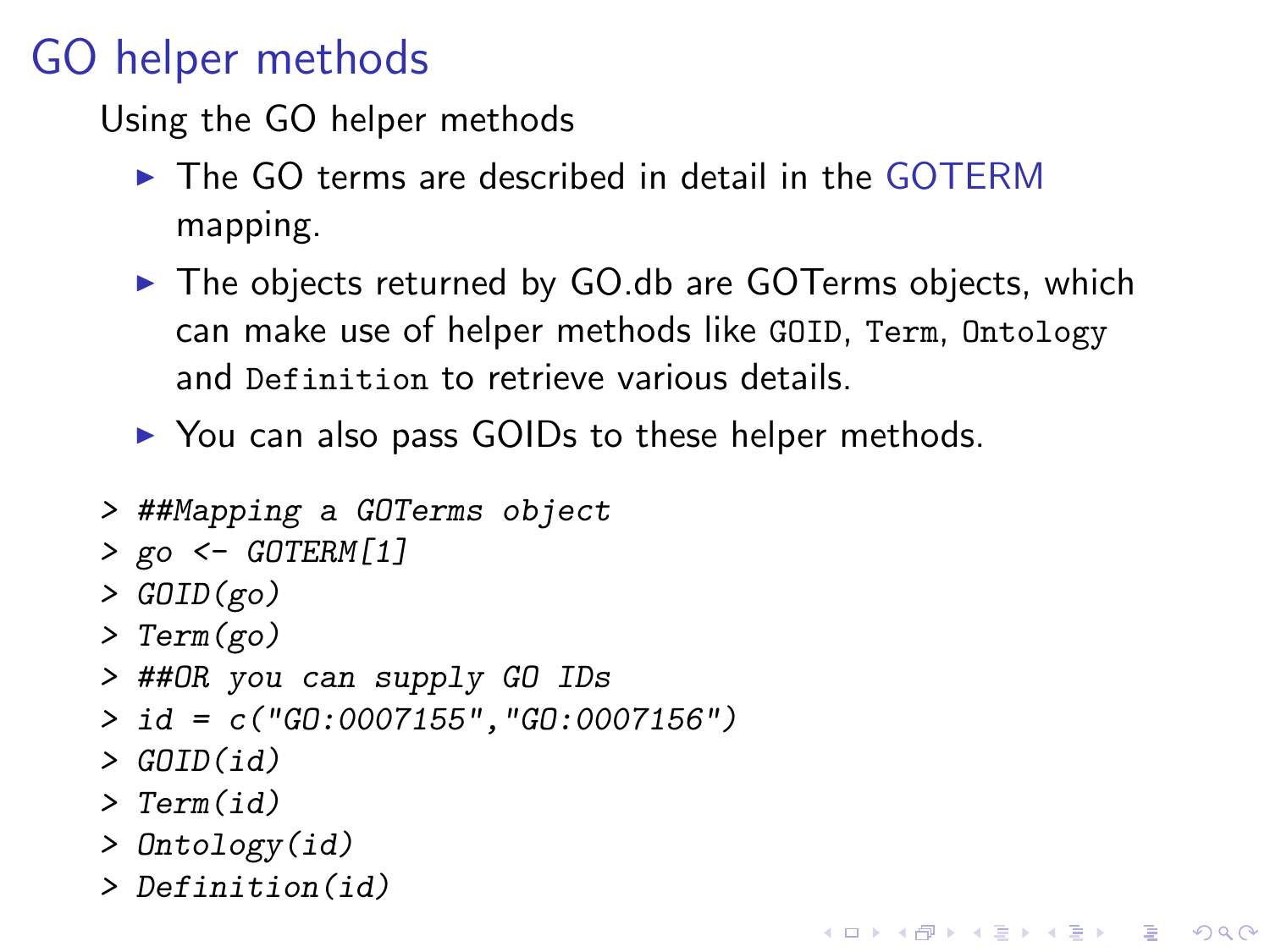### Annotation exercise 5

Use what you have learned to write a function that calls your previous function so that it can get GOIDs and then returns the GO definitions.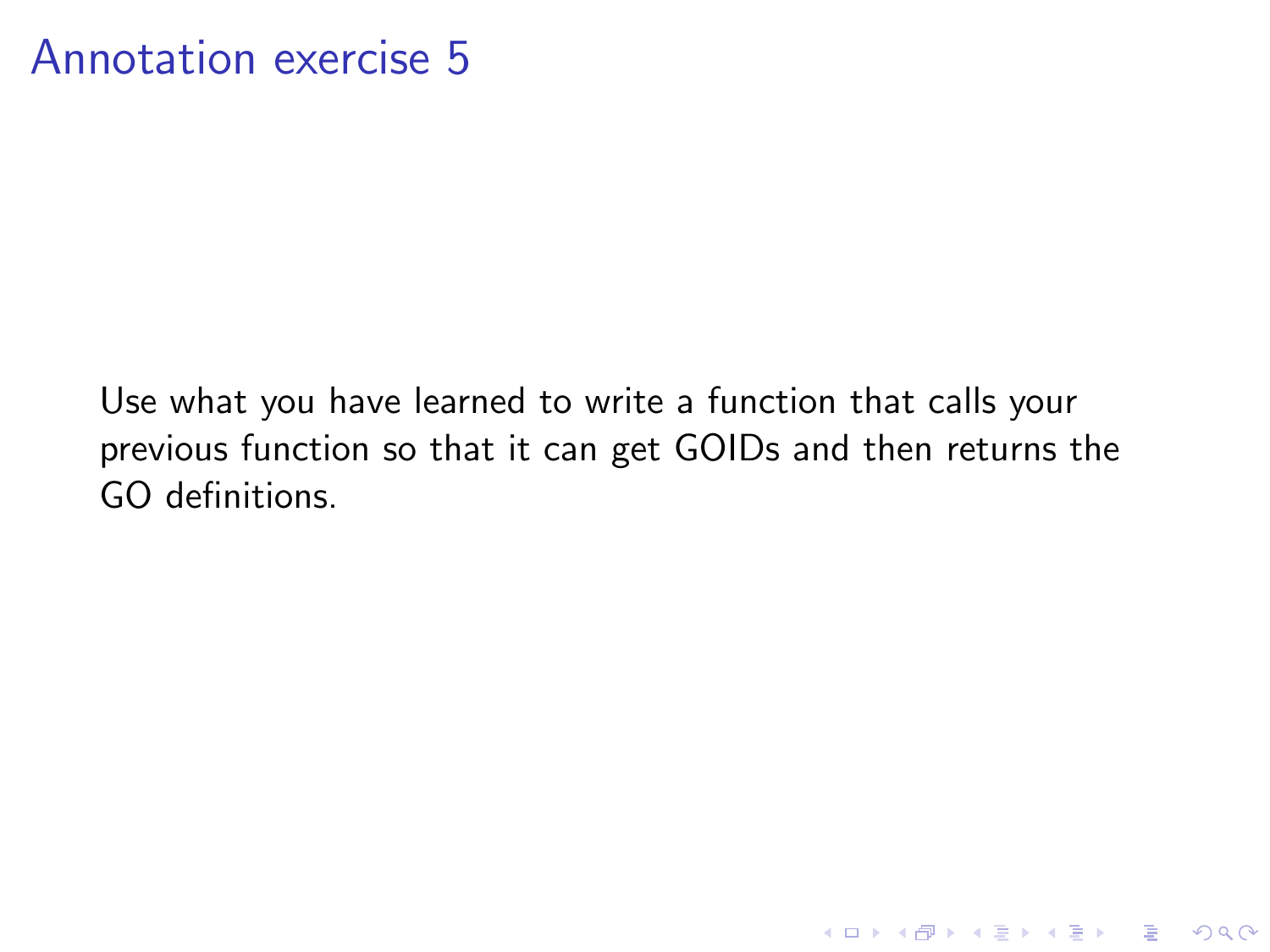K ロ K K d K K B K K B K X A K K K G K C K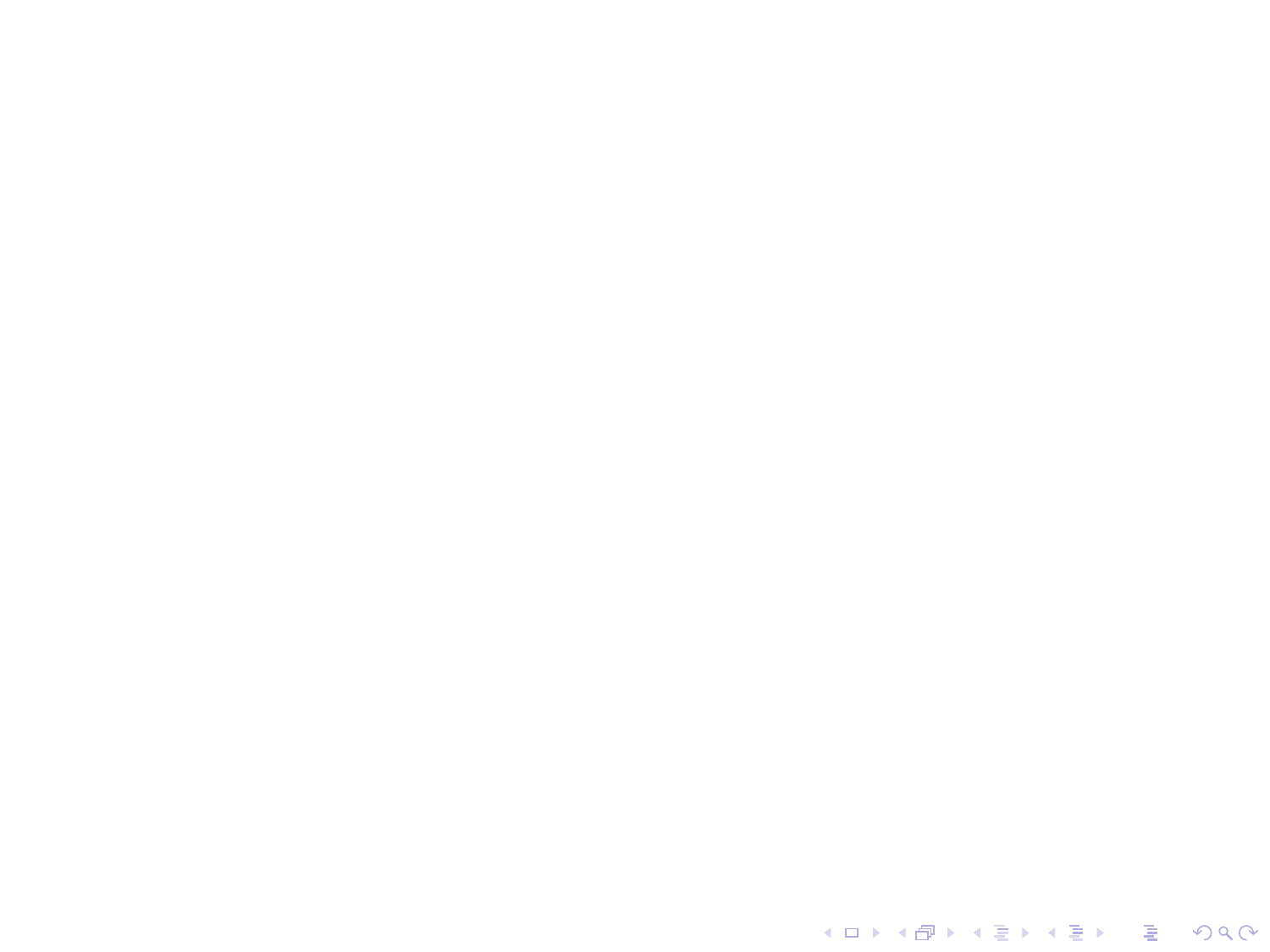### Annotation exercise 5 solution

```
> ##get GOIDs from Hs package.
> getGODefs <- function(ids){
+ GOids <- getGOIDs(ids)
+ defs <- Definition(GOids)
+ names(defs) <- names(GOids)
+ defs
+ }
> ##usage example:
> getGODefs(c("1","10"))
```
**KORK ERKER ADA ADA KORA**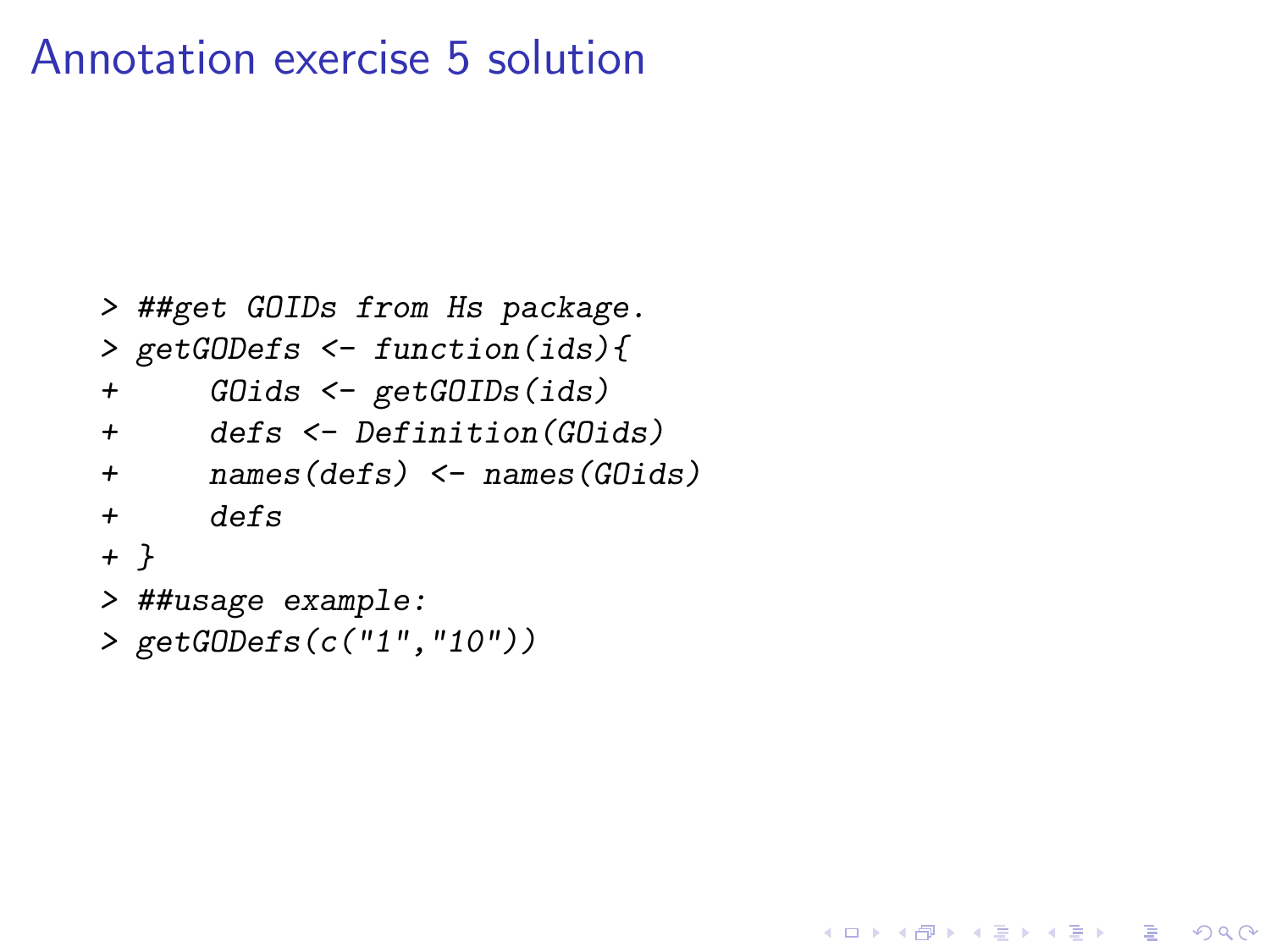## Using biomaRt

Setting up a biomaRt object

- $\triangleright$  biomaRt offers several "marts" to get data from
- $\blacktriangleright$  each "mart" can have several datasets
- $\triangleright$  the mart object has to be configured with your choices
- > library(biomaRt)
- > ##list the marts
- > head(listMarts())
- > ## list the Datasets for a mart
- > head(listDatasets(useMart("ensembl")))
- > ## now set up the fully qualified mart object
- > ensembl <- useMart("ensembl", dataset = "hsapiens\_gene\_ensembl")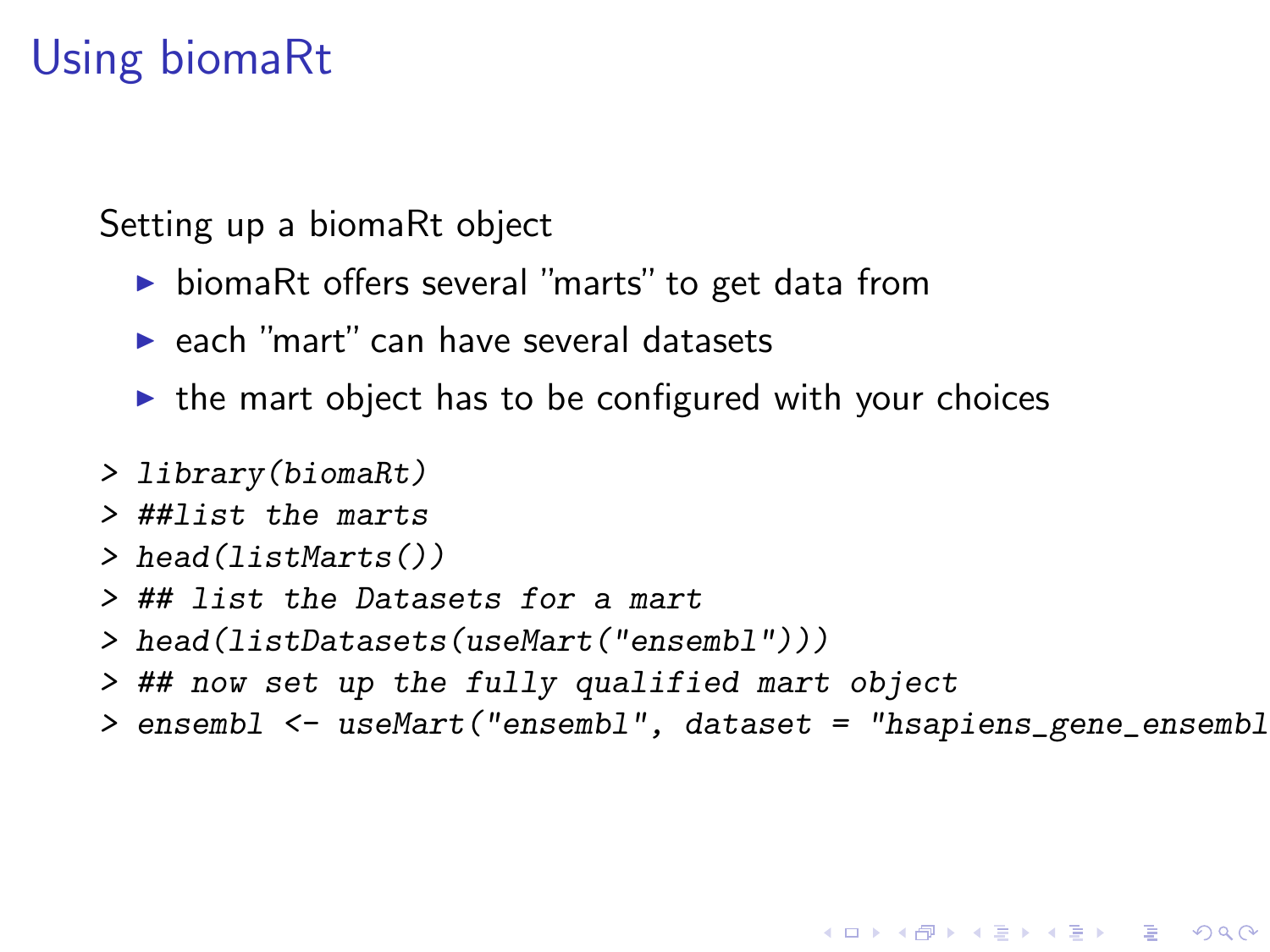## Using biomaRt

Choosing biomaRt options

- $\blacktriangleright$  filters are used to limit the query
- $\triangleright$  values are the values available for a specified filter
- $\blacktriangleright$  attributes are information we want to retrieve
- > ## need to be able to list filters
- > head(listFilters(ensembl))
- > myFilter <- "chromosome\_name"
- > ## and list values that you expect back
- > head(filterOptions(myFilter, ensembl))
- > myValues <- c("21", "22")
- > ## and list attributes
- > head(listAttributes(ensembl))
- > myAttributes <- c("ensembl\_gene\_id","chromosome\_name")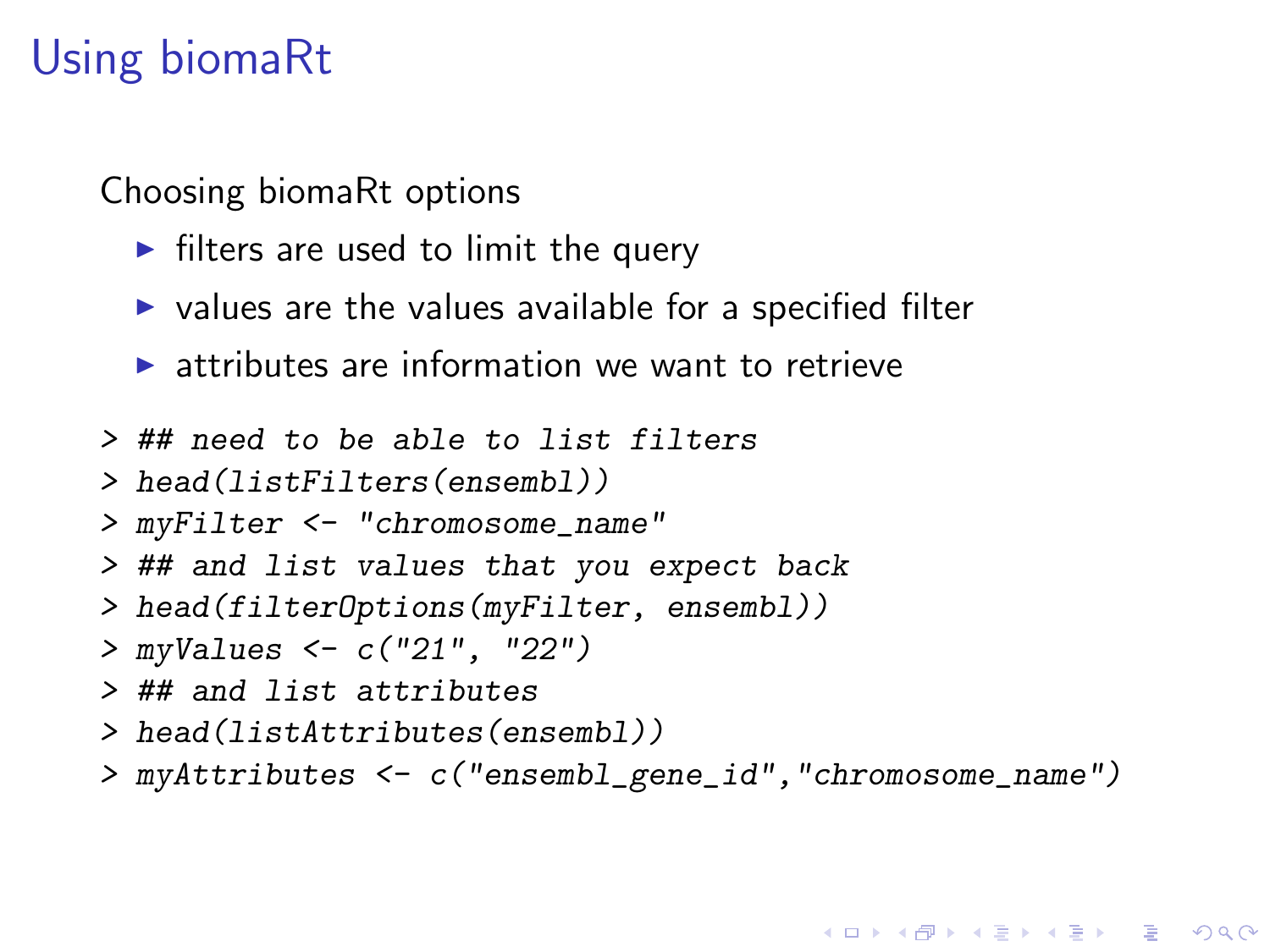# Using biomaRt

Calling getBM will extract the information

- $\triangleright$  getBM takes the information we have just shown you how to obtain as its parameters.
- $\triangleright$  With the exception of the mart object all these parameters are vectors so you can request multiple values back if they are available etc.

**KORKARYKERKER POLO** 

If you should need to specify multiple filters, then you will need to pass the values parameter in as a list of vectors instead of just a vector.

```
> ## then you can assemble a query
> res <- getBM(attributes = myAttributes,
+ filters = myFilter,
+ values = myValues,
+ mart = ensembl)
> head(res)
```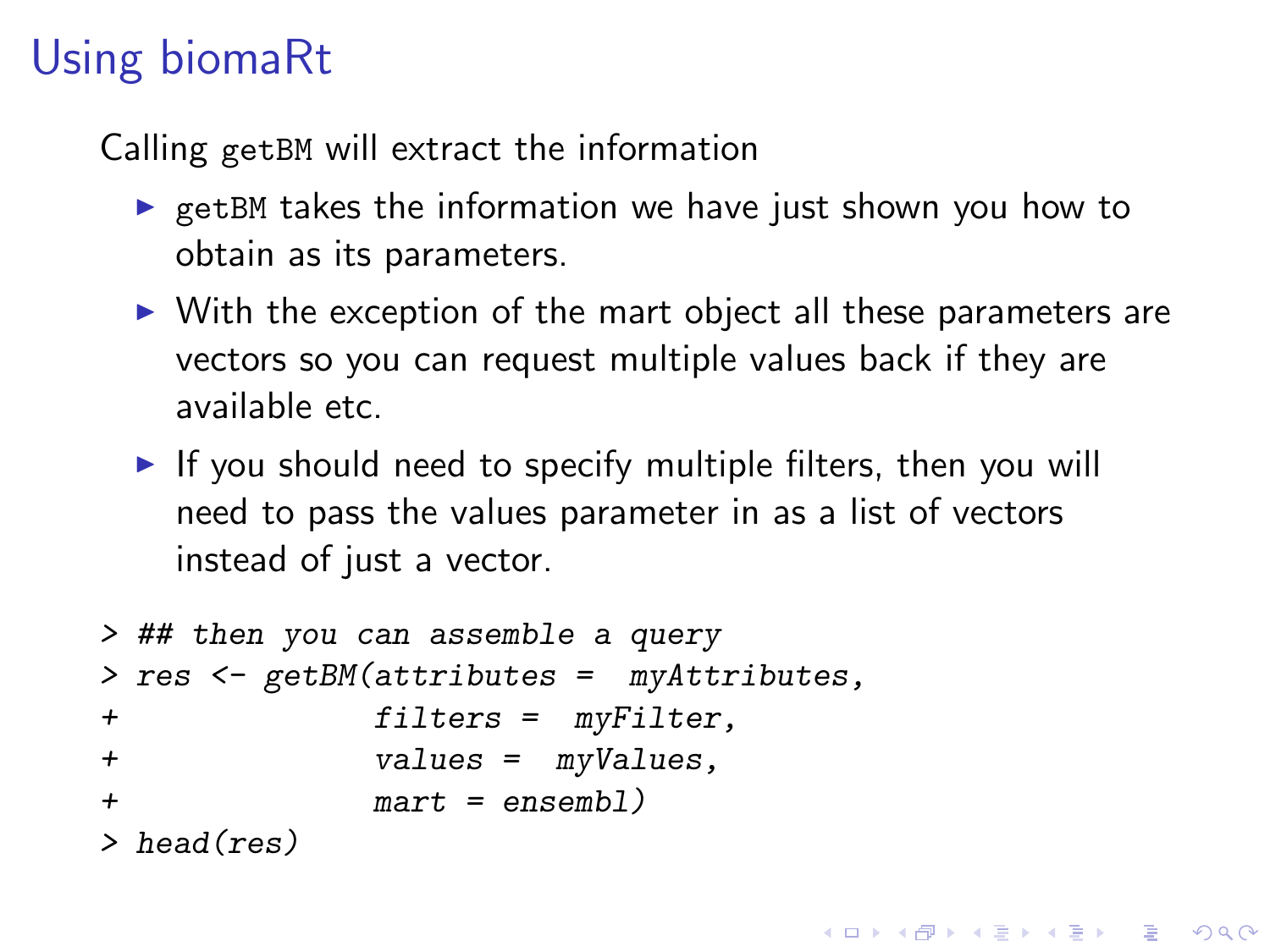#### Annotation exercise 6

Use what you have learned about biomaRt to find the gene symbol and name for the entrez gene IDs 1, 10 and 100.

KO KKOKKEKKEK E DAG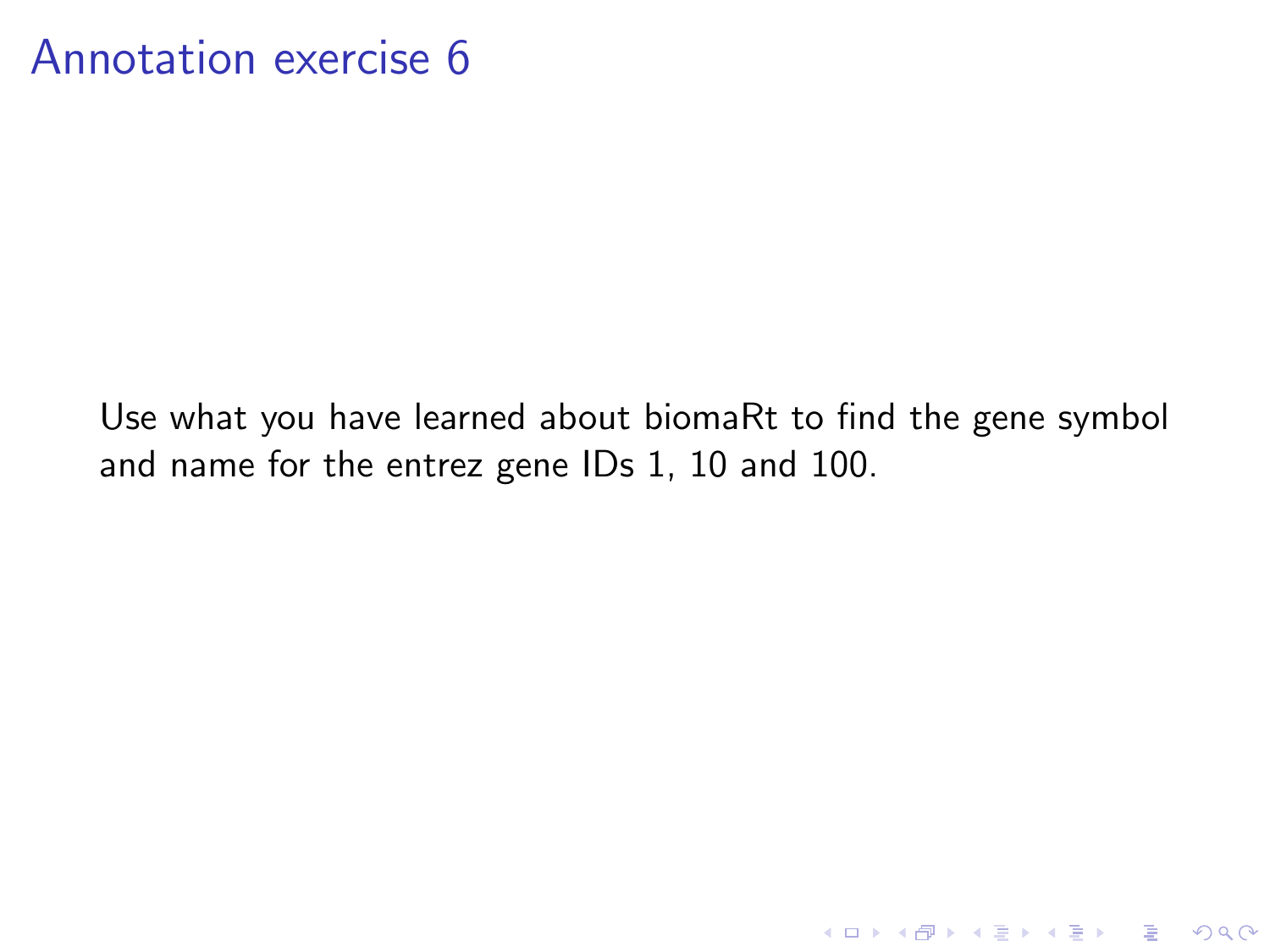K ロ K K d K K B K K B K X A K K K G K C K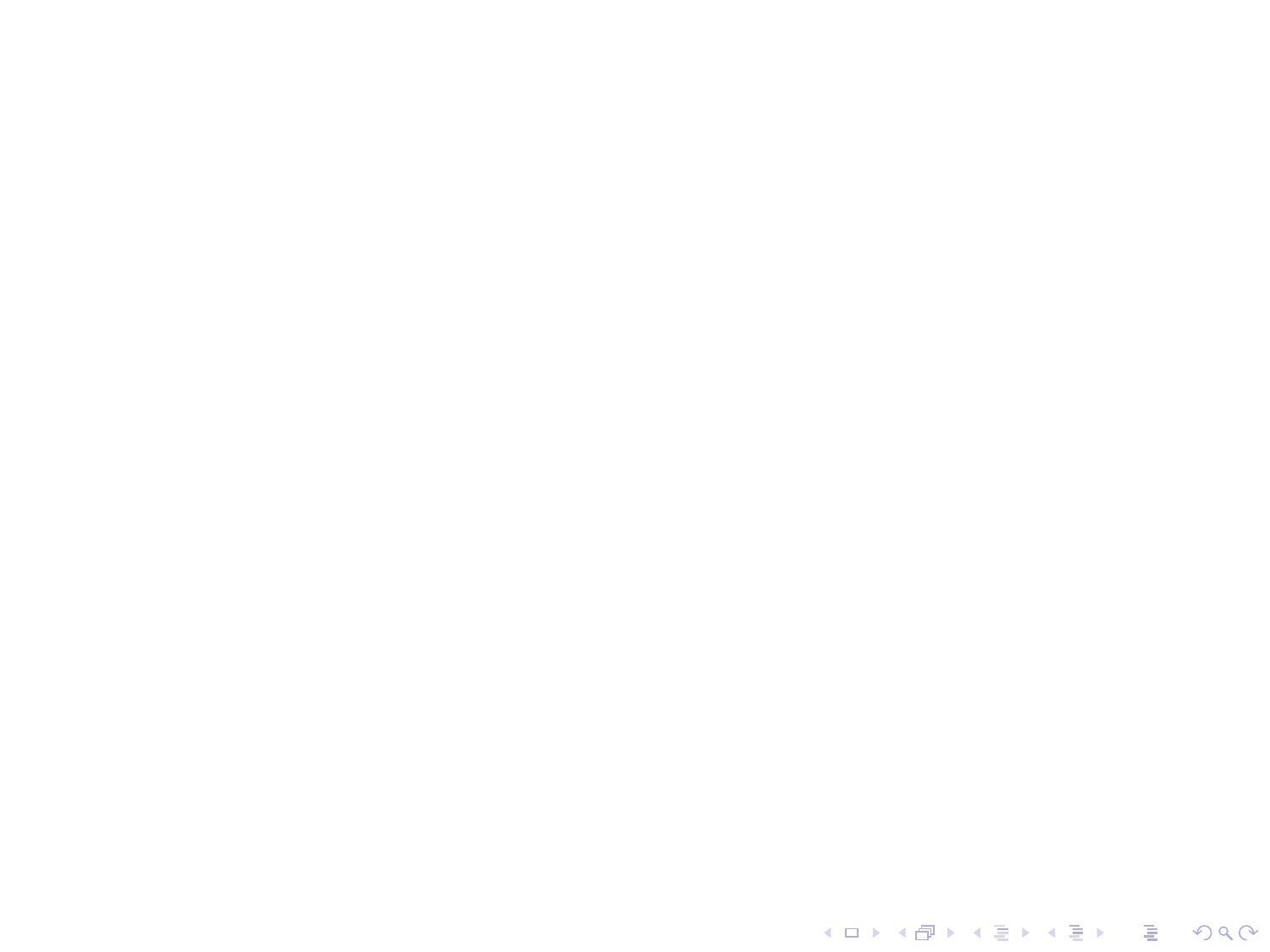### Annotation exercise 6 solution

```
> res <- getBM(attributes = c("entrezgene","hgnc_symbol"),
+ filters = "entrezgene",
+ values = c("1","10","100"),
+ mart = ensembl)
> head(res)
```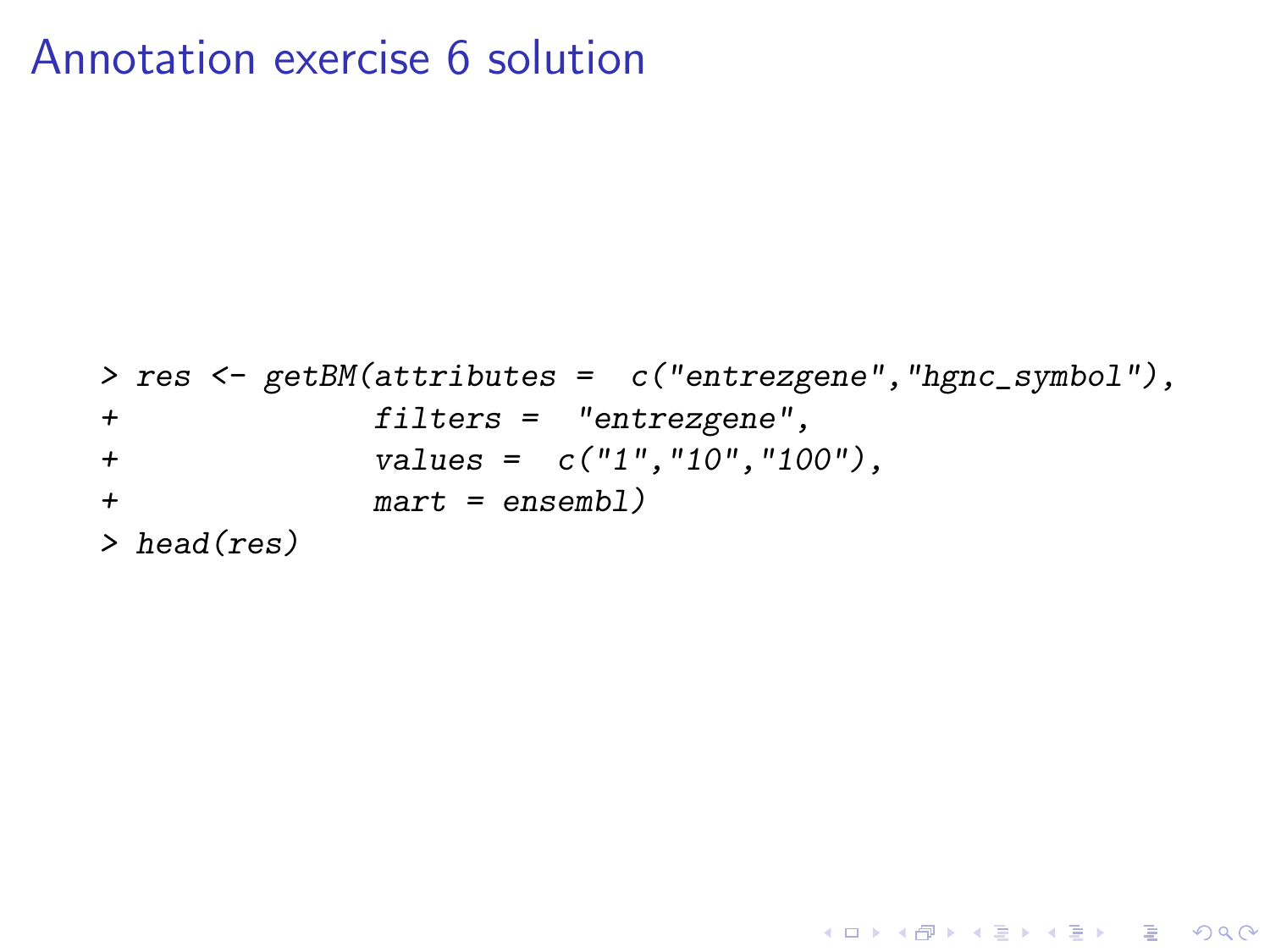Use what you have learned to add annotations to the dataset that you used in the earlier session with Chao Jen with gene symbols. The code below will re-load the dataset into your R session. The annotations for this package are found in the hgu95av2.db chip package.

4 0 > 4 4 + 4 = + 4 = + = + + 0 4 0 +

```
> load(system.file("data", "result.rda",
+ package = "SeattleIntro2010"))
```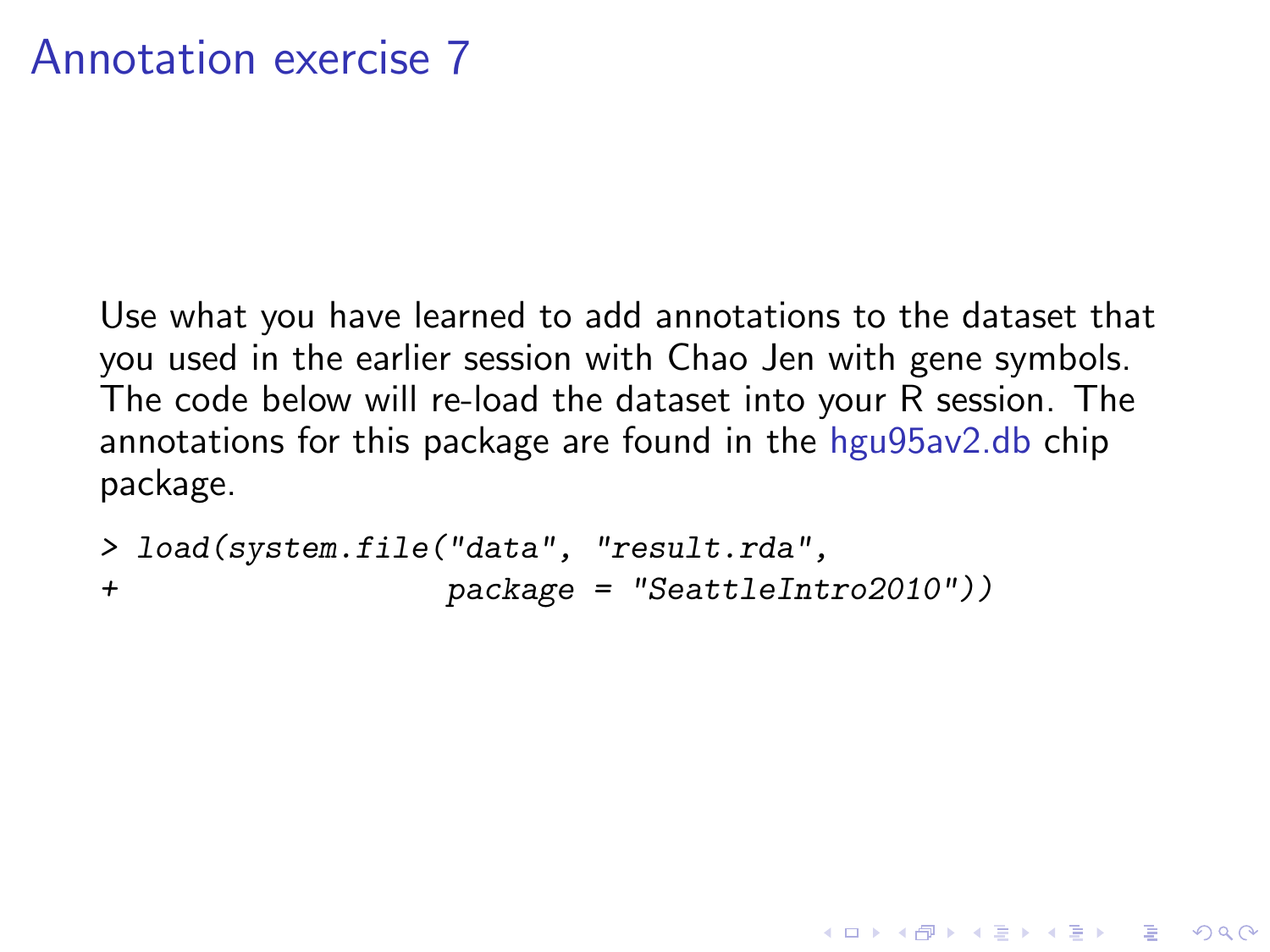K ロ K K d K K B K K B K X A K K K G K C K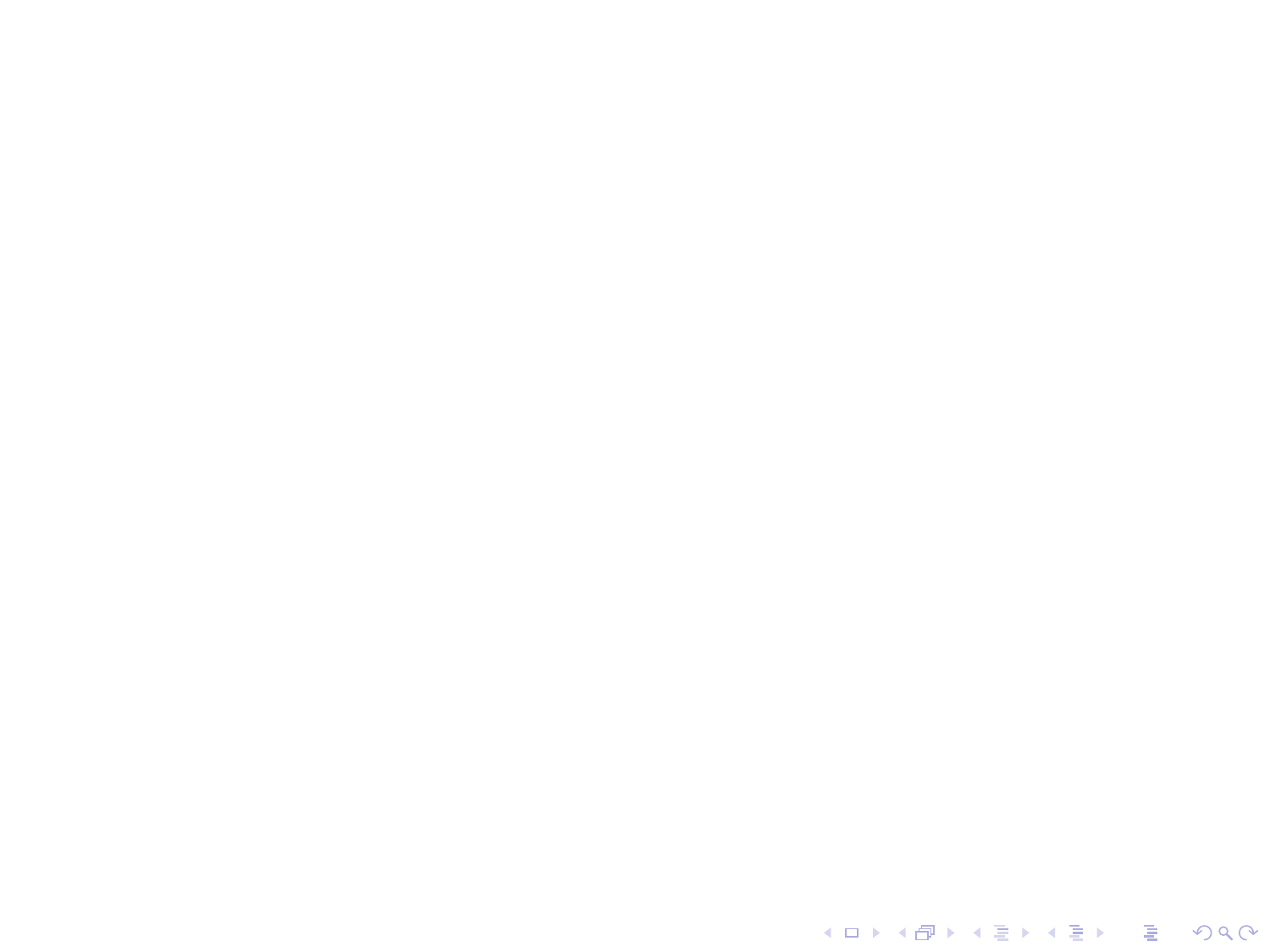### Annotation exercise 7 solution

- $>$  ids  $\le$  result[,1]
- > library(hgu95av2.db)
- > merge(result, toTable(hgu95av2SYMBOL[ids]), by.x="ID", by.y="p